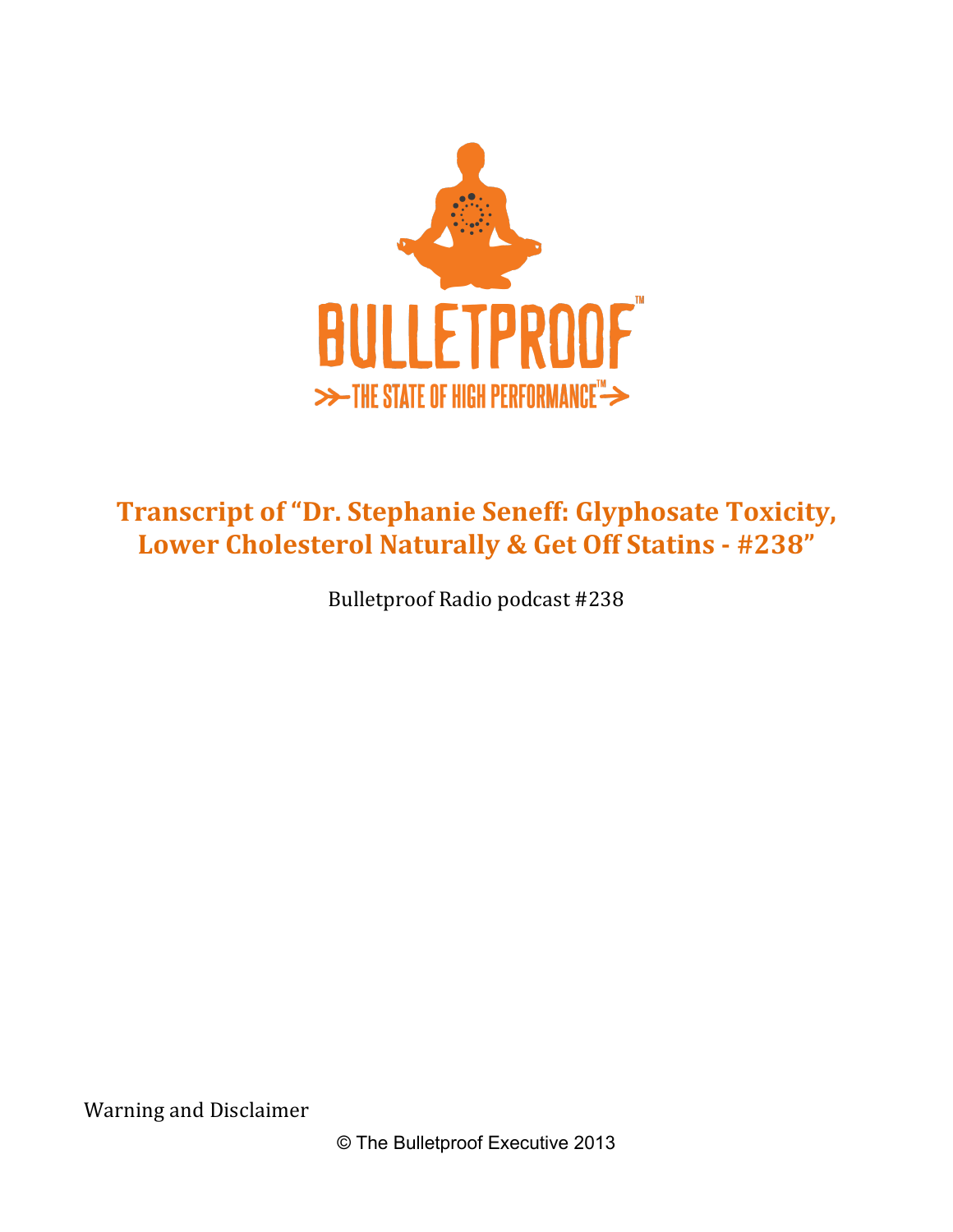

The statements in this report have not been evaluated by the FDA (U.S. Food & Drug Administration). 

Information provided here and products sold on bulletproofexec.com and/or upgradedself.com and/or betterbabybook.com are not intended to diagnose, treat, cure, or prevent any disease.

The information provided by these sites and/or by this report is not a substitute for a face-to-face consultation with your physician, and should not be construed as medical advice of any sort. It is a list of resources for further self-research and work with your physician.

We certify that at least one statement on the above-mentioned web sites and/or in this report is wrong. By using any of this information, or reading it, you are accepting responsibility for your own health and health decisions and expressly release The Bulletproof Executive and its employees, partners, and vendors from from any and all liability whatsoever, including that arising from negligence.

Do not run with scissors. Hot drinks may be hot and burn you.

#### If you do not agree to the above conditions, please do not read further and delete this document.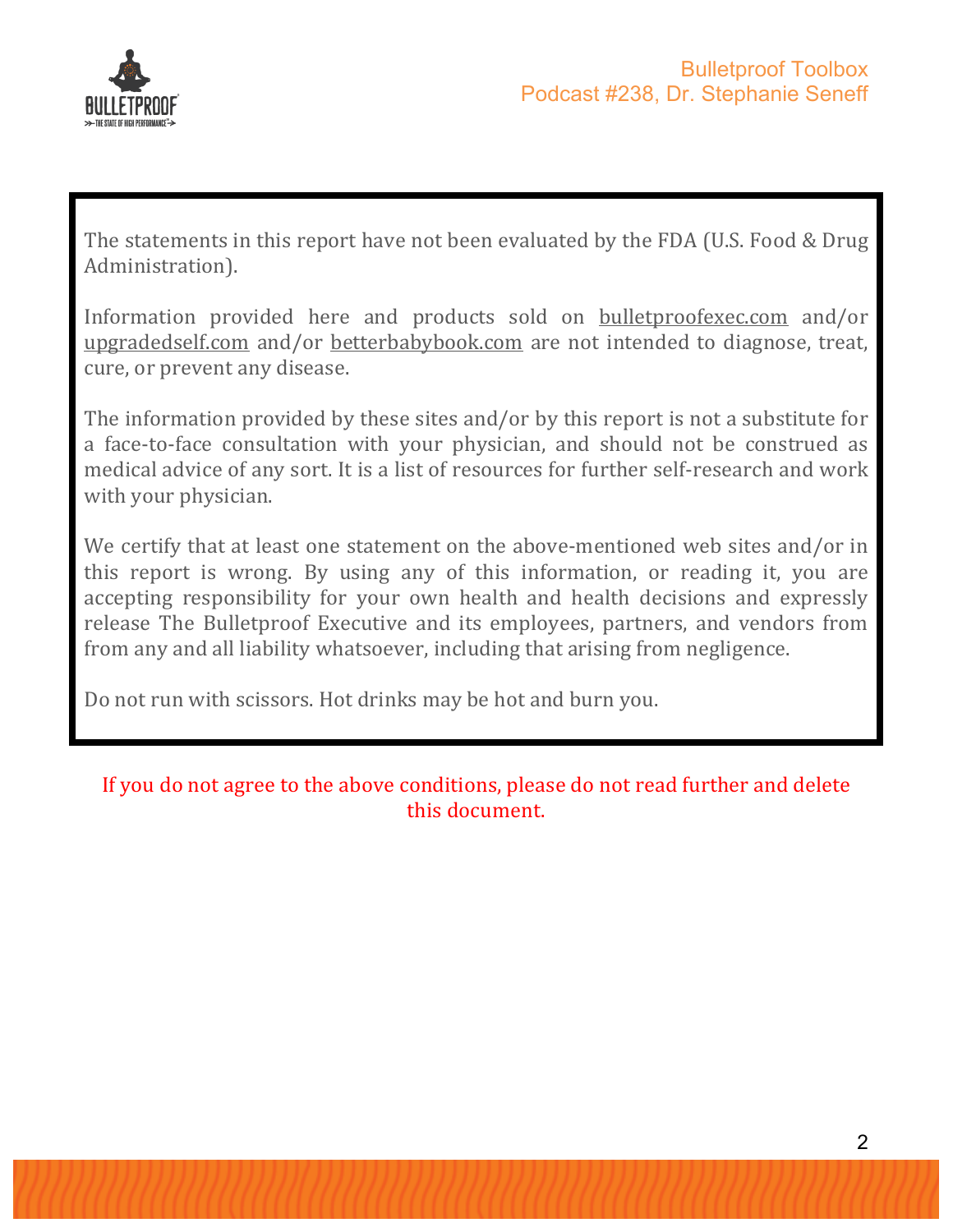

Dave: Hi, everyone. It's Dave Asprey with Bulletproof Radio. Today's cool fact of the day is that a study of kids showed that babies born in spring and summer have a higher chance of having celiac disease. We're guessing, but we aren't sure, that this is because the children are first introduced to foods that contain gluten during the cold season when they're about 6 months old. There's a lot we don't know about celiac and about gluten intolerance and and gluten allergy and celiac and Crohn's and all these other things, but we're slowly unwrapping that.

> Today's guest is a senior research scientist at the MIT Computer Science and Artificial Intelligence Labs. For 3 decades, she has been working where biology and computation come together. She only has 4 degrees from MIT, including a B.S. in biophysics and M.S. and E.E. degrees, electrical engineering, and a Ph.D. in electrical engineering and computer science.

> I studied computer science and information systems. Today's guest can absolutely basically mop the floor with my studies and my experience as well, which is kind of cool. She's published 170 referenced articles, and I've actually featured her on the Bulletproof blog specifically in the post about mineral water and why I like to have mineral water in my life. In fact, today's guest is Dr. Stephanie Seneff, who is just a major researcher on human metabolism, and she uses computers to do it.

Stephanie, it's an honor to have you on Bulletproof Radio today.

Stephanie: Thank you. I'm so thrilled to be here.

Dave: In the last few years, your work has moved a little bit away from straight comp sci, electrical engineering kind of stuff and back towards biology. Why are you doing that?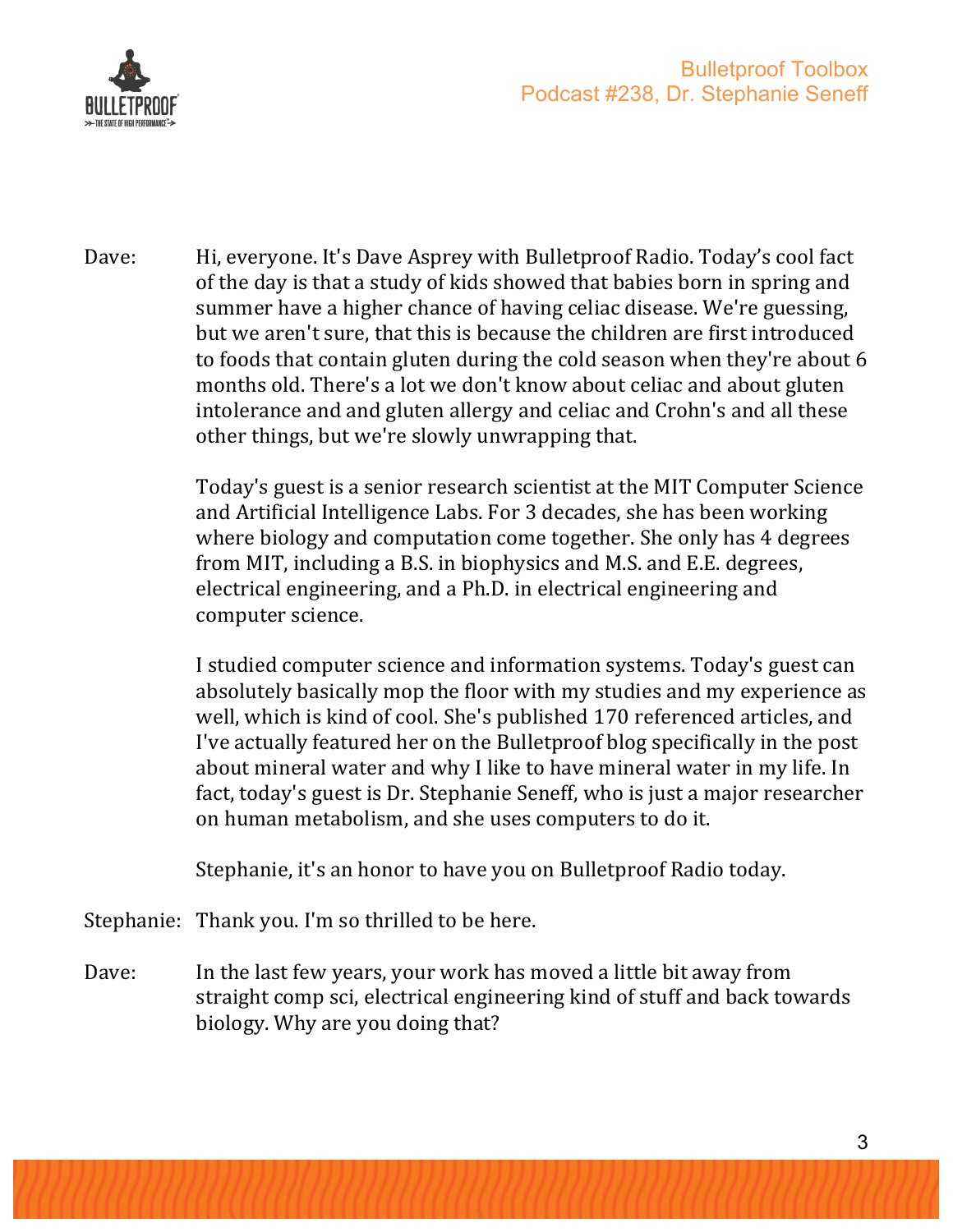

Stephanie: It really was personal reason. Eight years ago, my husband very unexpectedly was diagnosed with heart disease and, very quickly, was stent-inserted, put on a high-dose statin drug. We were completely blindsided. I didn't know anything. I knew very little about heart disease at that time, but I did know that cholesterol is vitally important for the body and for the brain. I didn't like the idea that he was taking a highdose statin, so I felt like I had to get involved with that and I started reading everything I could about heart disease, about statin drugs. I quickly came to the conclusion that he should not be taking that drug. I had to work with him for a year to finally get him off of it, of course, violently against his doctor's advice.

> I am happy to report that he's been statin free now for eight years and he's doing fantastically well. That was the beginning of it. I got really, really interested because I started to realize that heart disease is not what they think it is, and then I got really excited because I felt like I was figuring something out that they were missing and, because they were missing that, they were treating incorrectly.

- Dave: Normally, I would ask the kind of skeptic's question about the one that's about what business do you have as a computer science researcher doing biology, except that you have the degrees in that, too. Good on you. Thank you for addressing that concern. In all seriousness, I couldn't agree more on the thing you say about cholesterol. You said something, "Heart disease is something else." What is heart disease from your perspective as a researcher?
- Stephanie: It's principally a cholesterol sulfate deficiency problem and, more generally, a sulfate deficiency problem.
- Dave: Is this sulfur or sulfate? What's the difference?
- Stephanie: Sulfate. Sulfur as well, but sulfate is the key problem. It derivatives from sulfur.
- Dave: What's the difference between the 2 for people listening?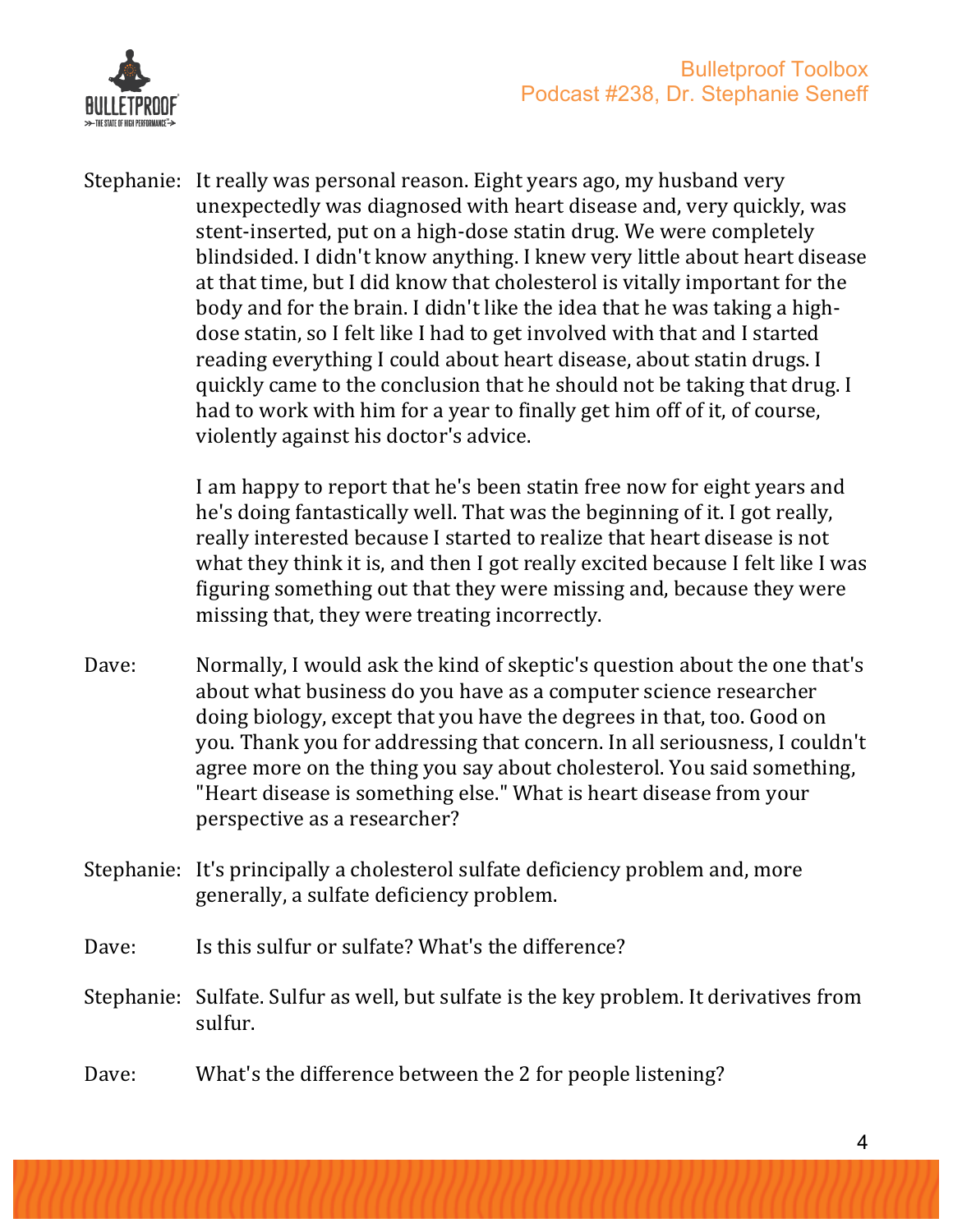

- Stephanie: Yeah. Sulfur is the atom. It's actually the guy in the periodic table, very simple, just 1 sulfur atom. It's like oxygen. Sulfate is sulfur plus 4 oxygen molecules, 4 oxygen atoms, plus a negative charge, minus-2 charge. That's sulfate. It's very, very different.
- Dave: If I take like MSM or some of those organic sulfur things, am I going to be getting sulfate?
- Stephanie: Probably so, actually. I think MSM is going to be metabolized as sulfate probably by the red blood cells. Yes. Sulfur deficiency is a problem in our diet, but, worse than that, we have toxic chemicals that are messing up our body's ability to make the sulfate, to transport the sulfate and it's causing sulfate loss at the kidneys. We're basically running dry on sulfate. That's basically behind all the chronic diseases that the elderly are facing today in this society as well as kids with autism. I think that sulfate deficiency is a key part of all of those things, underlying.
- Dave: You mentioned a cholesterol sulfate deficiency. We have people who have cholesterol and not enough sulfate. Could they have too much cholesterol and not enough sulfate? Is it a ratio thing or is it just that cholesterol isn't that relevant as long as there's enough sulfate for it?
- Stephanie: That's an excellent question. People are aware. They're watching their cholesterol level like crazy these days. They think, "Oh, my God, my blood cholesterol is high. I've got to do something about that." It's a defensive mechanism the body is using. Because there's not enough sulfate, the body actually squirrels cholesterol away in the arteries leading to the heart. It doesn't make sense. Biology is smart. It doesn't make sense that biology would clog the arteries. If you're going to have to put some kind of junk somewhere, the worst place to put it is in the arteries leading to the most important organ in the body. It's the worst place, and, yet, that's where it's put, the arteries leading to the heart. That's because it's squirreling away that cholesterol to have it ready and waiting. As soon as a sulfate is available, boom, the cholesterol goes out and it gets delivered to the heart.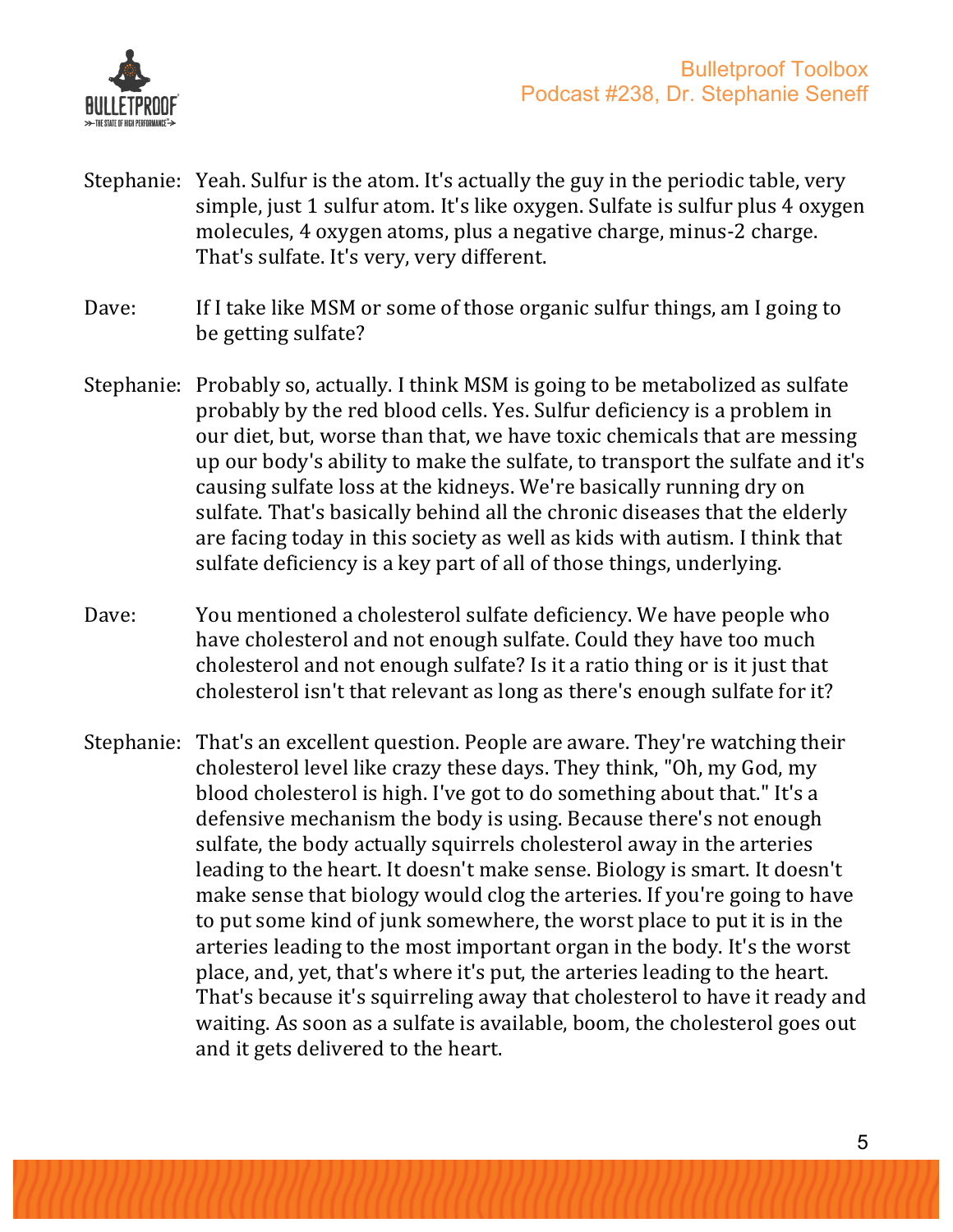

Dave: You said something really interesting, "It doesn't make sense." You and I both have spent a lot of time designing computer systems. Like any good engineers, we're inherently lazy, so we try to make systems that manage themselves so we don't have to do it, so we could drink more coffee. I think I have that right.

#### Stephanie: You do. That's perfect.

Dave: You start thinking about how do I make that just ... like if this, then that. If you were designing the human, you would say, okay, if you need to design a self-managing system that auto-regulates levels of things, what you just described is making sense. Totally, it does make sense at least from the perspective of a Ph.D. computer science person and someone who's designed high availability systems, but maybe for people driving in their car and listening to Bulletproof Radio, maybe they never thought about it before. When you think about it, okay, you want to design the body that has this inherent intelligence.

> The cholesterol is going out for a reason, not because the body is too stupid and made too much cholesterol. Instead, it was lacking something or got a bad input from the environment. Then, what's sucking the sulfate out? Why are we peeing away our sulfate?

Stephanie: Yeah, and that's a much more complicated answer. Unfortunately, sulfate is really complicated. Part of it has to do with glyphosate, which I'm introducing now for the first time. That's been on my brain all of the time for past 3 years. Glyphosate is the active ingredient in the pervasive riverside Roundup. I think it has a direct link to high cholesterol. It's actually interesting that when you look at the hospital discharge data, the level of cholesterol in the blood is going up over time, in step with the rise in glyphosate usage on corn and soy crops. These are the GMO Roundup Ready crops that are resistant to glyphosate. The stuff is pour over the crop and soaked up by the crop and gets into the food supply.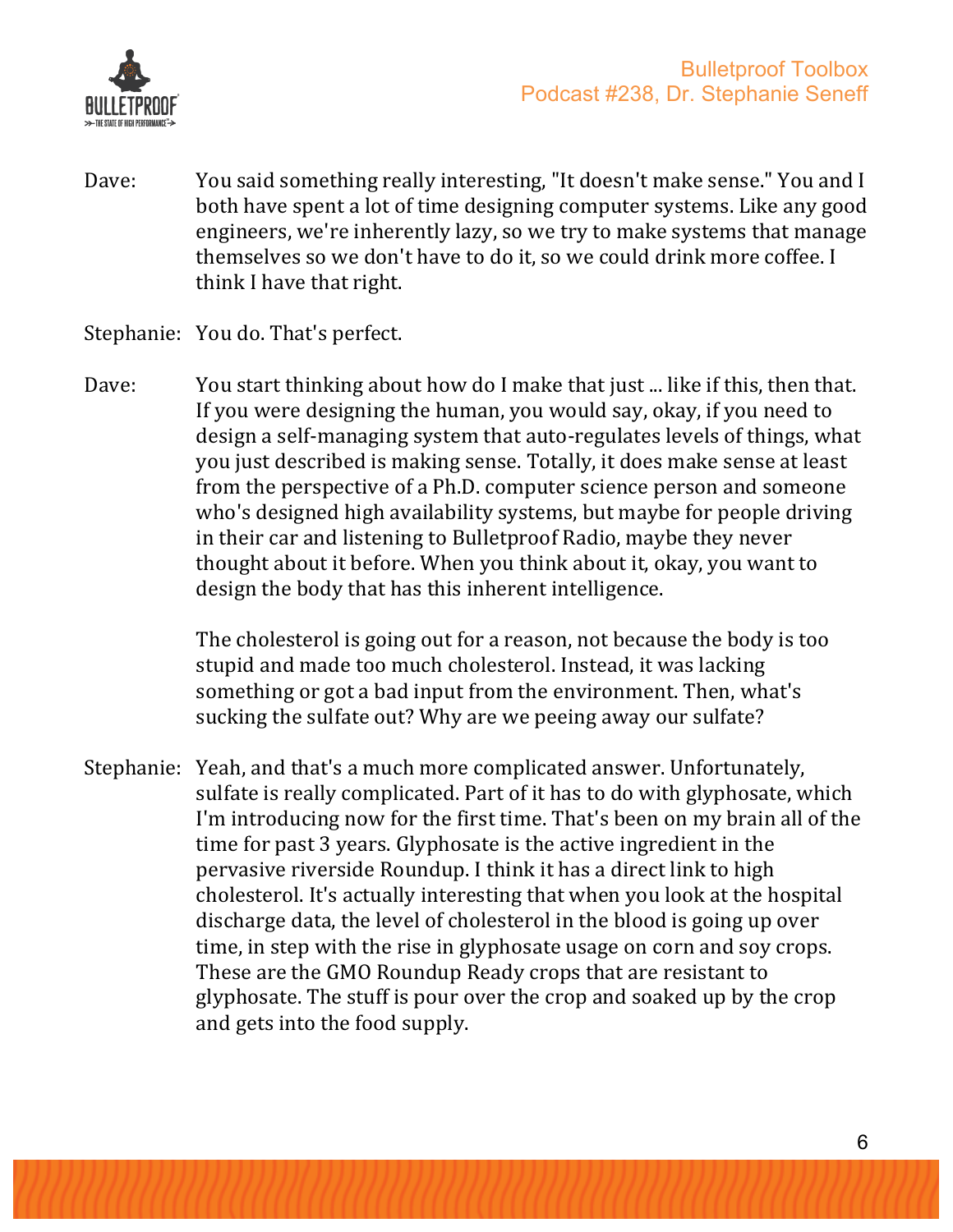

We're all being chronically poisoned by glyphosate every day. Glyphosate is messing up the liver. It's messing up the liver specifically to interfere with its ability to make cholesterol sulfate. That's where the problem starts. The liver is forced to send the cholesterol out as these LDL particles because it cannot distribute the cholesterol as cholesterol sulfate.

- Dave: Has there ever been anyone crazy enough to do a study where they get their cholesterol measures and then they go out and spray Roundup in their backyard the way they probably do already and then get their stuff measured a week later? It seems like you could do a short human exposure study, and then we would just be able to say, look, it's sort of like you stick your finger in your eye and it hurts every time you do it. Therefore, sticking your finger in your eye actually is bad for you, because, right now, I think we know the science, but there are naysayers. I think your theory makes a lot of sense, and I would bet on it.
- Stephanie: Yeah, I think it'd make a great experiment. If anybody out there is daring enough to do it...
- Dave: Yeah, anyone out there who like that suicidal? I don't recommend you do it, by the way. I know also we have these things called transsulfuration pathways where our bodies deals with sulfur and that there are genetic differences that can affect this, but you can choke them with glyphosate, so, even if you're not genetically weak there, you still can have this problem.

Let's say people are on the Bulletproof diet, and the Bulletproof diet is you only eat organic stuff, you only eat grass-fed meats so you don't get the glyphosate build up in these grain-fed industrial animals that are tortured before you eat them. It's a very clean diet and no sources of glyphosate would be consciously be in there. I tell people to filter their water. How do you minimize the things that make you weak? You're on that diet. How are you getting exposed to glyphosate?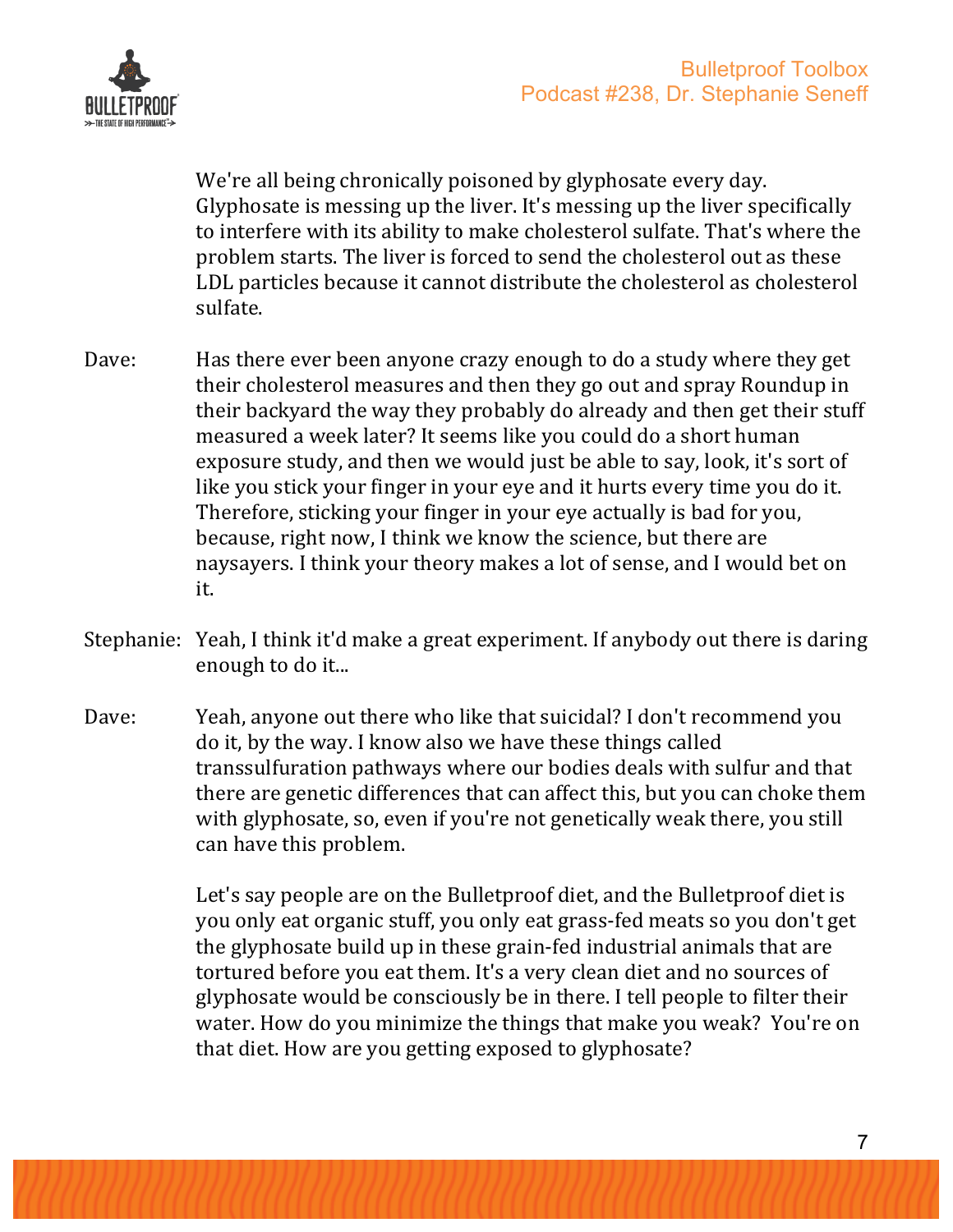

Stephanie: It's in the rainwater, for example. There was a study done in, I think, Kentucky. They found something like over 90% of the rainwater samples contained measurable amounts of glyphosate in them. It's sort of pervasive in our environment. It's very hard to avoid if someone's spraying it in the field next door. Especially if you live in an agricultural area, you're really in trouble.

> Even in organic food, I mean, people have tested the organic food and come up with glyphosate. It's in organic honey, for example. I mean, it's just everywhere. The organics, they're not using glyphosate, but there's glyphosate in the water that they're using. There's glyphosate in the air, in the rain, on the fields next door. They can't avoid it, so you're not going to be glyphosate free in this country pretty much, unless you're in some wilderness area and living off of local animals or something and it's very far, remote from any civilization. It's pretty hard to be glyphosate free in this country, I think.

- Dave: I'm doing my best. I live on a 32-acre organic farm on an island.
- Stephanie: You do the best, ever.
- Dave: Fingers crossed. I'm working on it. There's certainly no glyphosate on this property and there never has been. Still, if-
- Stephanie: I'm envious of you because I definitely am not ... I eat 100% organic at home. We buy organic spices, organic wine, organic beer. Everything is organic. We're compulsive, but we live next to a golf course, so, I mean, think about that.
- Dave: Yeah. We see you have that green view.

Stephanie: Yeah. 

Dave: I was thinking of how relevant it'd be to convert golf courses to grassfed beef ranges, but then they spray so much crap on it that you wouldn't want to eat the cows that ate that grass.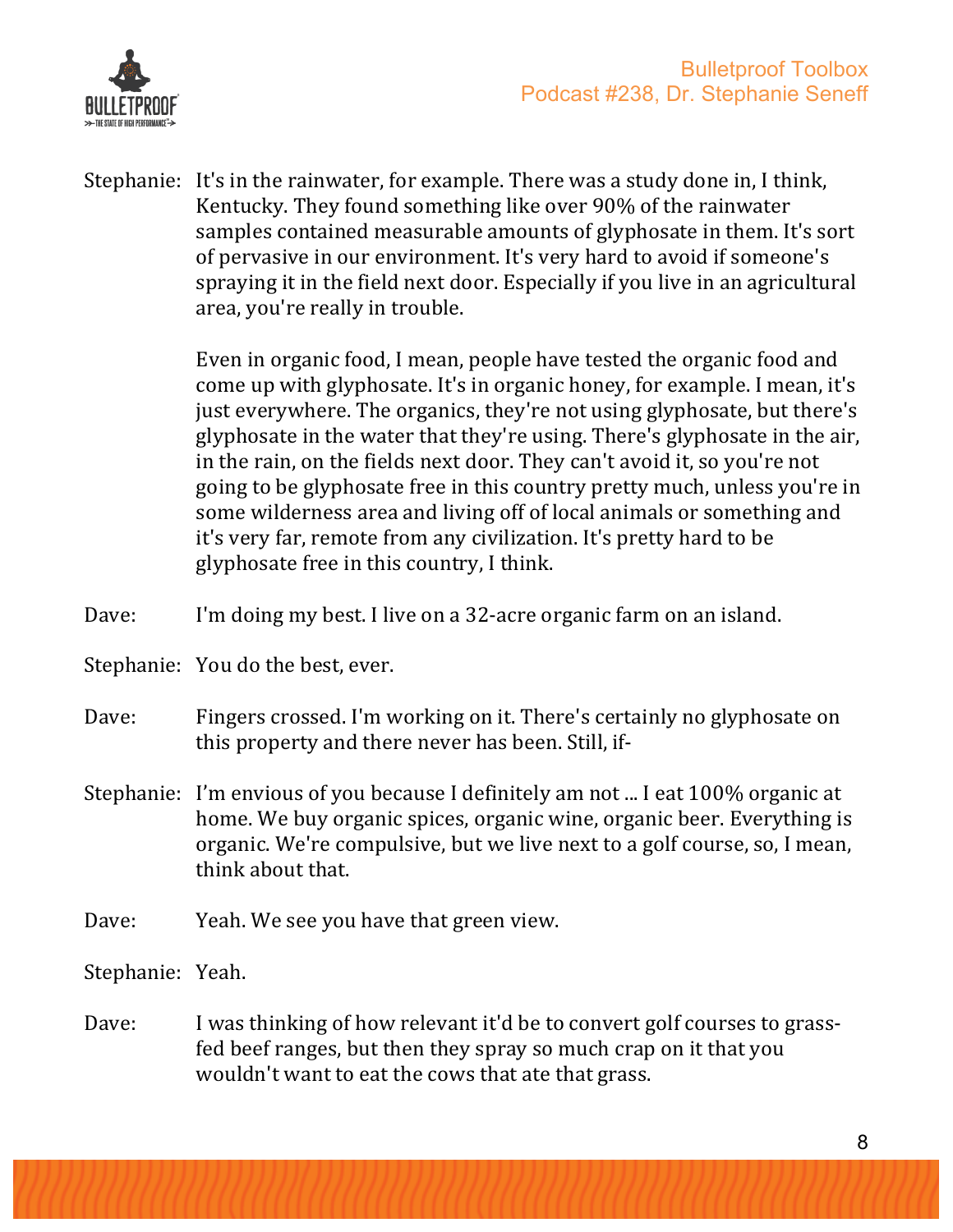

- Stephanie: You just have to wait a while and get some stuff going that would metabolize. That's a great research topic. I know people are working on it, how to rejuvenate the soil after it's been exposed for many years to this stuff, how do you repair it. That's a really neat research project. The government should be pouring money into that right now, I think.
- Dave: The basic argument has been that glyphosate doesn't affect humans because it only affects bacterial pathways. We have a name for things like bacterial, but not humans. They're called antibiotics. We're spraying what's effectively an antibiotic on our soil. Good soil is a carefully evolved mixed of fungal organisms and bacterial organisms that are fighting to eat worm poop and stuff like that. Of course, there's all the insects. A lot of the soil behind these GMO crops has essentially been sterilized. It's just like Styrofoam almost that hold up some water and some stocks, but what's coming out of there isn't very nutritious anymore because we've removed these systems.

Glyphosate, when you spray it on these fungal organisms, it increases the amount of toxins they make dramatically, and those toxins also raise cholesterol, which is particularly interesting. These are mycotoxins. If feels like we're taking this stuff, we're putting it in our bodies because we're spraying it on our grains in order to make them dry more quickly so we can harvest them more quickly. We're doing all these things that are just shortsighted. We're putting antibiotics in the food, in our guts, which affects our gut biome. We're putting it in our soil, which affects the biome around us, and then we're causing the sulfate problem.

If you're sitting in your car and you're going, "Basically, we're screwed," so we have this big problem and, if tomorrow, we completely eliminated this stuff, which I would absolutely support doing, what would you do or would you recommend for someone who, obviously, if their life has been exposed to glyphosate, how do they turn out the sulfate, how do they turn their liver back on it? What are the things that researches have shown would work?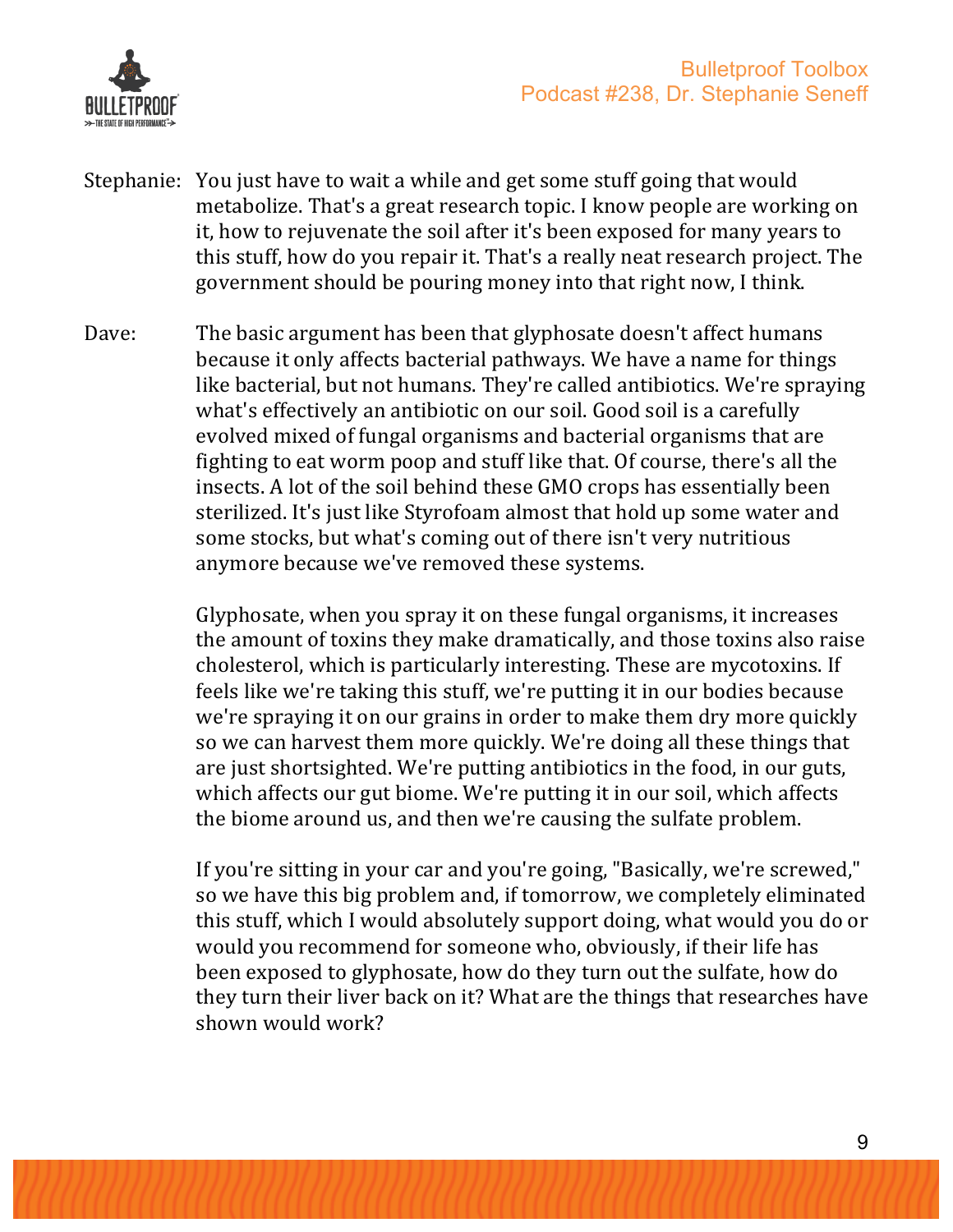

- Stephanie: Right. Certainly, eating foods that contain that sulfur and especially eating foods that contain those, proteins that contain sulfur like cysteine and methionine. Those are really important, so eating seafood and eggs. Egg yolk is fantastic. Really eat as many eggs as you can. Of course, they're high in cholesterol, so a lot of people avoid them for that reason, which is really foolish because they have so many nutrients.
- Dave: Don't tell anyone. As long as they keep selling egg white omelets, that means that we can have the yolks. If everyone wants the yolks, there might be an egg yolk shortage. You got to watch out.
- Stephanie: Yeah, it would keep the prices down, because, actually, high quality eggs, they're a cheap thrill in my opinion. They're really quite economical. We eat a lot of eggs here. Getting sunlight exposure to the skin and not using sunscreen and not using sunglasses, so this is something people are really unaware of. People are obsessed with the idea of getting skin cancer. Actually, it's interesting because skin cancer rates, melanoma rates have gone up in step with the increased use of sunscreen over the past 20 years. It's a good match, a very strong correlation between sunscreen use and melanoma, which makes absolutely no sense because sunscreen is supposed to protect you from melanoma.

That also is a very interesting story related to glyphosate because glyphosate disrupts the skin's natural ability to protect yourself from the sun, which it does through these aromatic amino acids that are produced by the pathway that glyphosate disrupts in the gut. The gut microbes are providing these crucial aromatic amino acids, tryptophan and tyrosine, which are precursors to melanin, for example, in the skin. Also, tryptophan has all kinds of abilities to soak up that UV light and protect you from it. Tryptophan and tyrosine are going to be deficient because your microbes are reduced in your food that's exposed to glyphosate. Your microbes are unable to make it, so your body doesn't have enough tanning ability, for example, and, instead, the UV rays become toxic.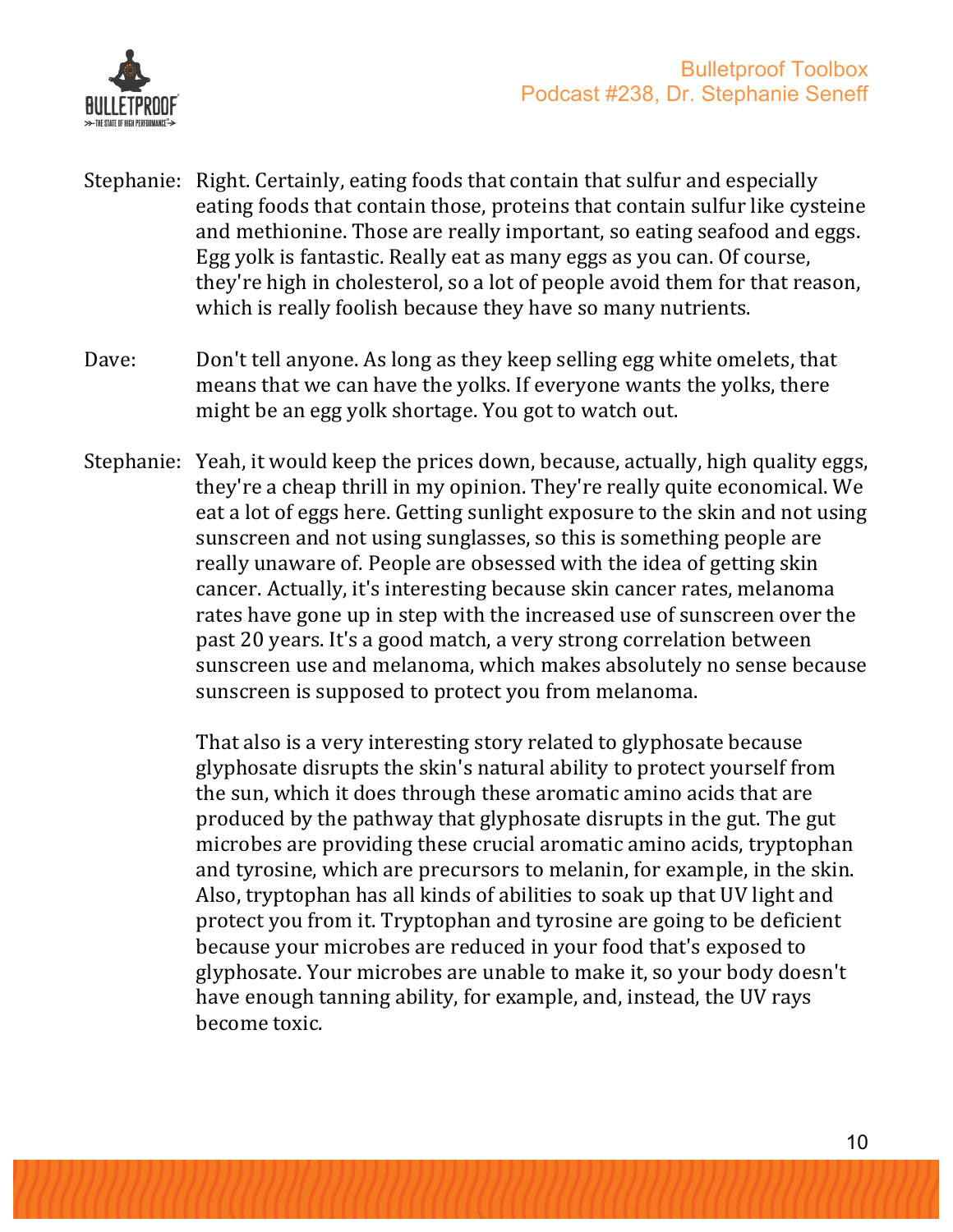



If you have the natural mechanism in place and healthy, then your body can utilize the sun's energy to make sulfate. That is the really amazing thing that we've discovered in our research. We've published several papers on that topic at this point. That is really, really interesting that the body can take the energy of the sun and oxidize sulfur with the oxygen coming out of the air. The sulfur can come out of the air, too, because that's hydrogen sulphide gas.

I think that it's possible that our body is actually building sulfate from hydrogen sulphide gas in the air, combining it with oxygen in the air to make sulfate in the skin, which is helping the liver to supply the body with sulfate. The cholesterol sulfate is made in huge amounts by the skin. The skin makes huge amounts of cholesterol sulfate. That's what's supplying cholesterol sulfate to the body, but that mechanism depends upon the sunlight exposure, plus, of course, having the sun and not having the glyphosate because that messes up the enzyme, which is a cytochrome P450 enzyme that makes the sulfate, and glyphosate disrupts the cytochrome P450 enzymes.

It's really kind of a perfect storm. The glyphosate is causing you to be much more sensitive to the sun, so skin cancer rates are going up, and so have this great marketing ability to sell all these sunscreens. The sunscreens actually contain aluminum, which also disrupts cyp enzymes, so you're actually making your own ability to protect yourself from the sun worse from chronic exposure to sunscreen.

Dave: Wow. That makes me think about a couple of things. My grandfather died actually of multiple things, but he had a big melanoma on his big toe. I have it on good authority he sunburned his big toe many, many times. How do you get a melanoma on the bottom of your big toe if it's caused by sunscreens? Just asking. He did work in cotton fields a lot where they might have sprayed a few things here and there. Right? I think there is evidence that getting sunburns that peel repeatedly can lead to melanoma, but it doesn't mean that sun causes cancer, right?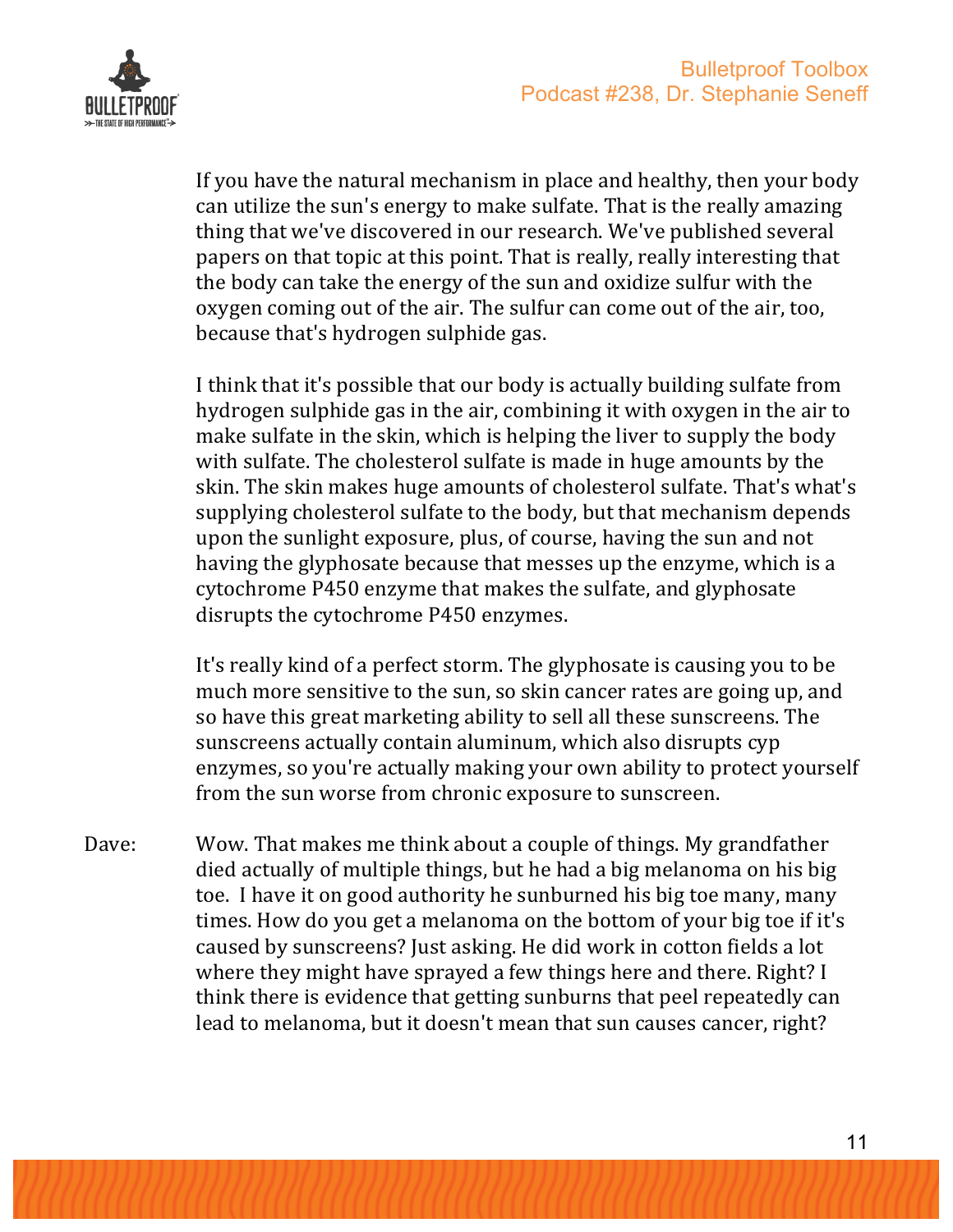

- Stephanie: Right. No. In fact, one of the things that happens with the sunscreen is that you are fooled into thinking you're safe and you stay out too long. Whereas, if you didn't have the sunscreen, you'd be aware that you are burning, you'd get red, you'd say, "Oh, I've got to get out of the sun. I'm getting too much sun," and you would leave. Instead, the sunscreen is not really protecting you. It's just protecting your mechanism that would let you know you're in trouble, which is much worse because, then, you end up exposing yourself too much.
- Dave: One of the things that drives nuts, my kids are in a Waldorf school, which is really kind of a hippie thing. They spend 2 hours a day, rain or shine, outdoors playing. The teachers have this like maniacal obsession with sunscreen. I'm like, yeah, I have a maniacal obsession with hats. Like, if they're hot, they'll put on a hat. if they get sunburned a few times, they'll figure it out. There's several parents who use special sunscreen, but they don't actually use sunscreens because they know this. When you have like people in positions of authority trying to force sunscreen as a safety measure on people, but it's actually harming them, it's like giving fat people Diet Coke. It helps them stay fat. It's the perfect product. Drink more of this if you're fat. It's evil, but it's happening and we just seem to get over that, where, if you're getting sunburned, just cover up.
- Stephanie: Yes. Yes, and, of course, if you work on getting a tan in the spring, then you can handle the summer sun without burning. You need to kind of work on getting the sun, which is a natural protection from the sun, and then you are free to be out in the sun and not worry about it.
- Dave: Now, every anti-aging guru that I know, which is a lot of them because I've done a lot of non-profit work in the space, like, "Keep the sun off of your face. It'll give you wrinkles." That's kind of true, isn't it?
- Stephanie: I know. I don't think so. I think it's true in the context of a poisoning. Once you've got this glyphosate all over your blood and then you're getting exposure to the sun, then your skin can't handle the sun and it becomes toxic. If you don't have the glyphosate, and, of course, the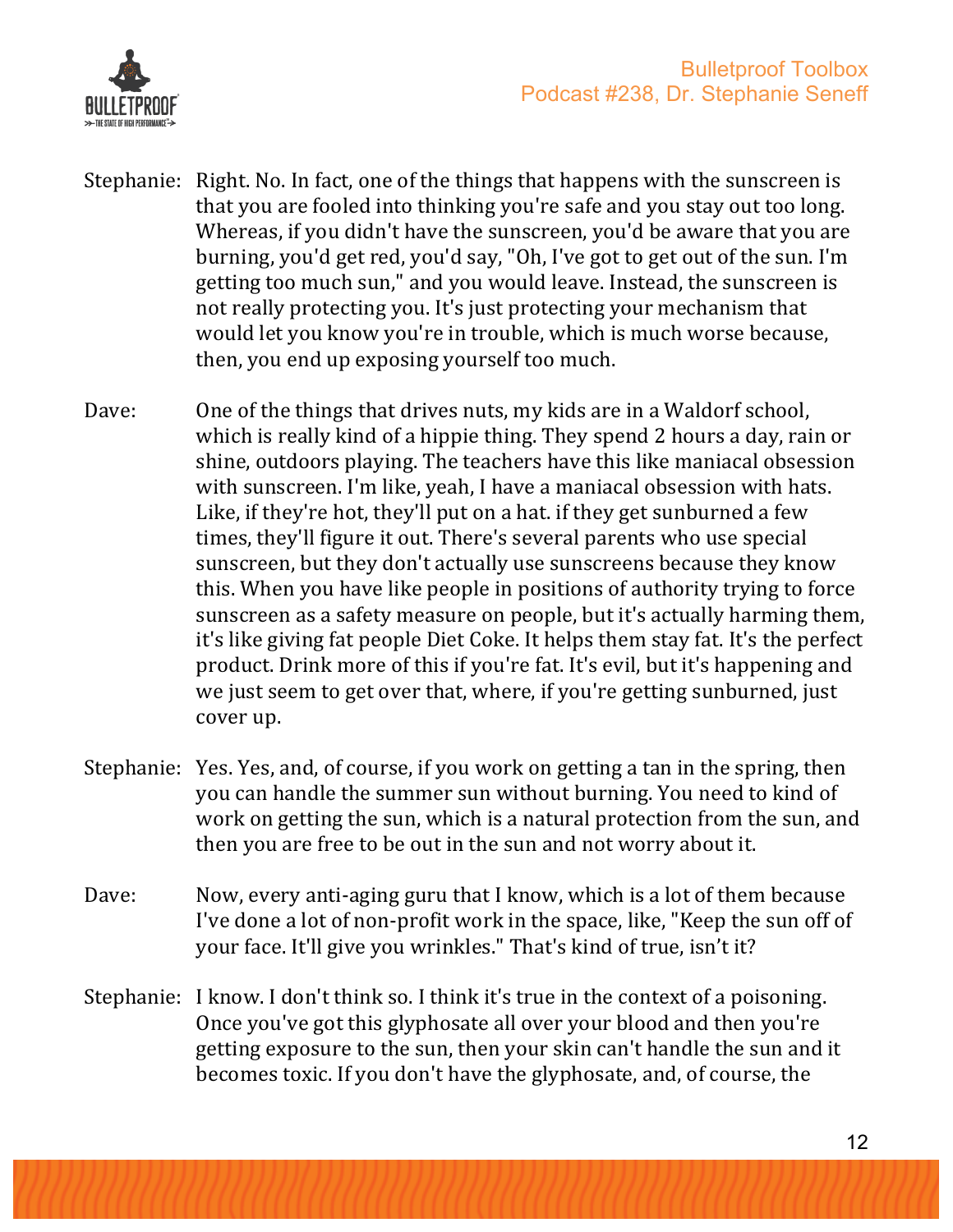

aluminum as well, which is being soaked up from the sunscreen, then your skin would actually be able to handle the sun without aging.

- Dave: No kidding? That's interesting. Although, I have these photos of people I took in Tibet, the Tibetans. There's a little bit of cold wind up there, but I took some of the coolest photos ever. This was back when I discovered the idea behind Bulletproof Coffee, that yak butter tea. You see this incredibly wrinkled faces that just tell a story, but they weren't exactly like ... These guys got plenty of UV, but they weren't exactly the youngest people I've ever seen.
- Stephanie: No. You may have a point. It maybe that you get the kind of characteristic. I can picture what you're talking about. My grandmother looked like that before she died, so I may end up like that, too. I would rather have my health really. If that's what it's going to take, I would rather keep my health.
- Dave: I would rather feel amazing and look wise than look slightly less wrinkled and feel crappy any day.

Stephanie: Right. Exactly.

Dave: Now, one of the things, in fact it was your work specifically that inspired me to do this. I looked at sources of sulfate versus sulfur because I'm lazy. If I can give my body something that it doesn't have to process, then also my body is screwing it up because of some toxin or whatever, so I said, "Where can I get sulfate?" I looked at all the mineral waters out there. One of them, San Pellegrino, which is unfortunately owned by Nestle, which does some very questionable business practices, but San Pellegrino has huge amounts of sulfate in it compared to any other mineral water I could find.

Stephanie: Interesting.

Dave: It's about 1 gram per liter, if memory serves, per liter and a half, which is way more. It's about 450 milligrams in the average medium-sized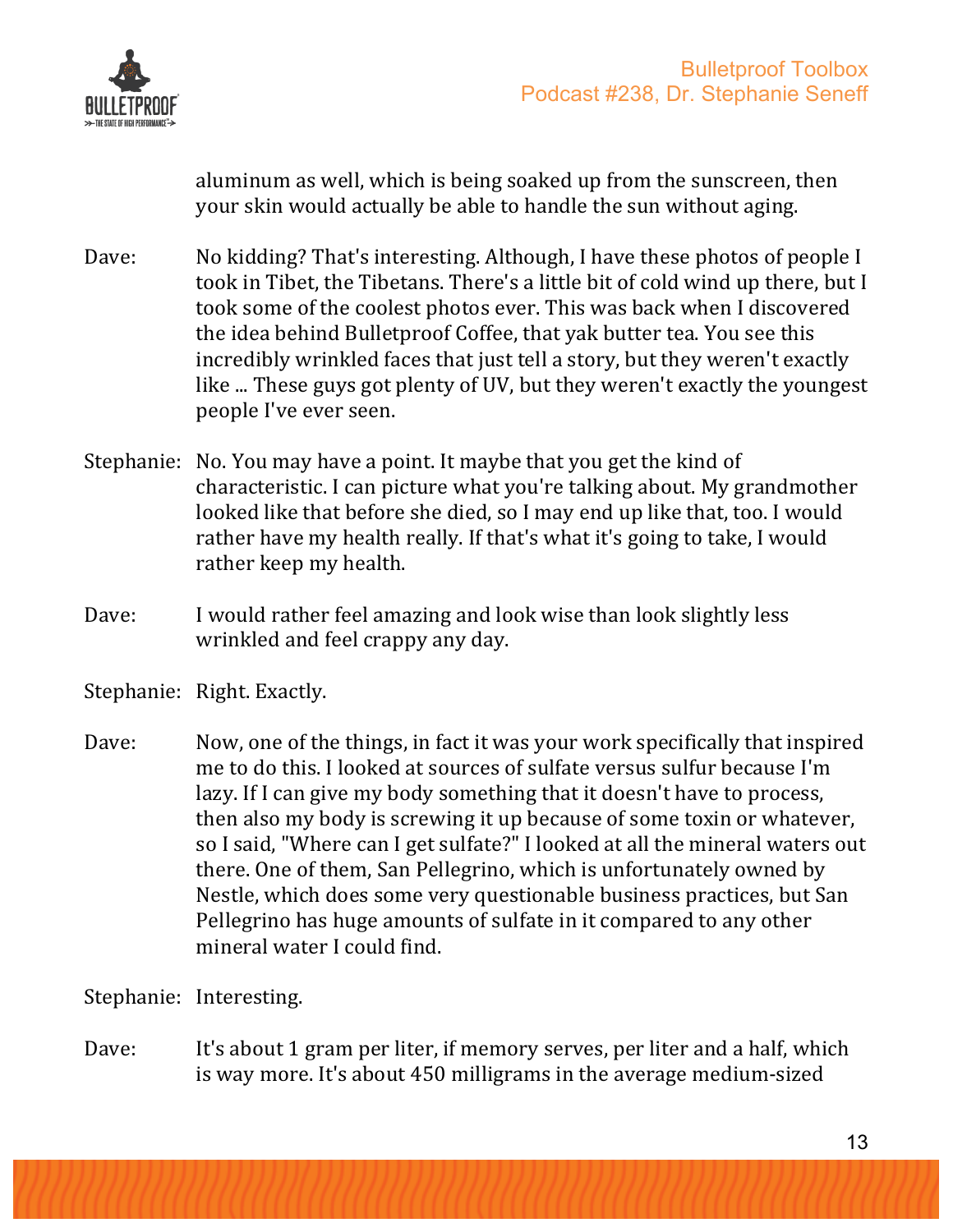

bottle. I'm like, "Yeah, if I'm going to drink some water, I might as well get some sulfate along with any sort of other dissolved minerals like calcium, magnesium and whatnot." I also have been a huge fan of massive egg volks for detoxing even. There's recipes that, the Bulletproof "Get Some" ice cream. It's something that we used to restore fertility and to have healthier kids, even for my own kids, you're going to drink some mineral water with sulfate, you're going to eat egg yolks, maybe you'll supplement it with MSM, methylsulfonylmethane, which is kind of a common thing, and you're going to eat your broccoli.

I use collagen protein, which is also a high sulfur, less inflammatory protein source. I'm stacking my sulfur cards in my favor let's say. What else should I be doing to get more sulfur into my body or to get it more in a useful form that my body can use?

Stephanie: Yeah. It's interesting because I think that the sulfate transporters are a very interesting set of molecules. One of them actually is these aromatic amino acids. For example, serotonin is produced in huge amounts in the gut. Most of the serotonin that's produced in the body is produced in the gut. The gut microbes are involved, and they're going to make the tryptophan using this pathway the glyphosate disrupts. They make the tryptophan that's the precursor to the serotonin, and then the serotonin is shipped out as a sulfated form of serotonin. Vitamin D is also shipped around sulfated. Cholesterol, as I said, is producing cholesterol in the skin. It's shipped around sulfated.

> What the sulfate does is that it makes these molecules water soluble so they can be just shipped out in the blood without having them package up inside LDL particles, for example. Furthermore, these molecules squirrel the sulfate in a safe way. The problem with the sulfate, which is really, really interesting to me, both what it does that's good is what it does that's bad, which is that it gels water. What you want is you want sulfate to be attached everywhere, lining all the capillaries and all the blood vessels of your body. They want to have sulfate sprinkled all around those capillaries. Those sulfates will make the water near the edge into jello. They make them gel, which will give you a very slick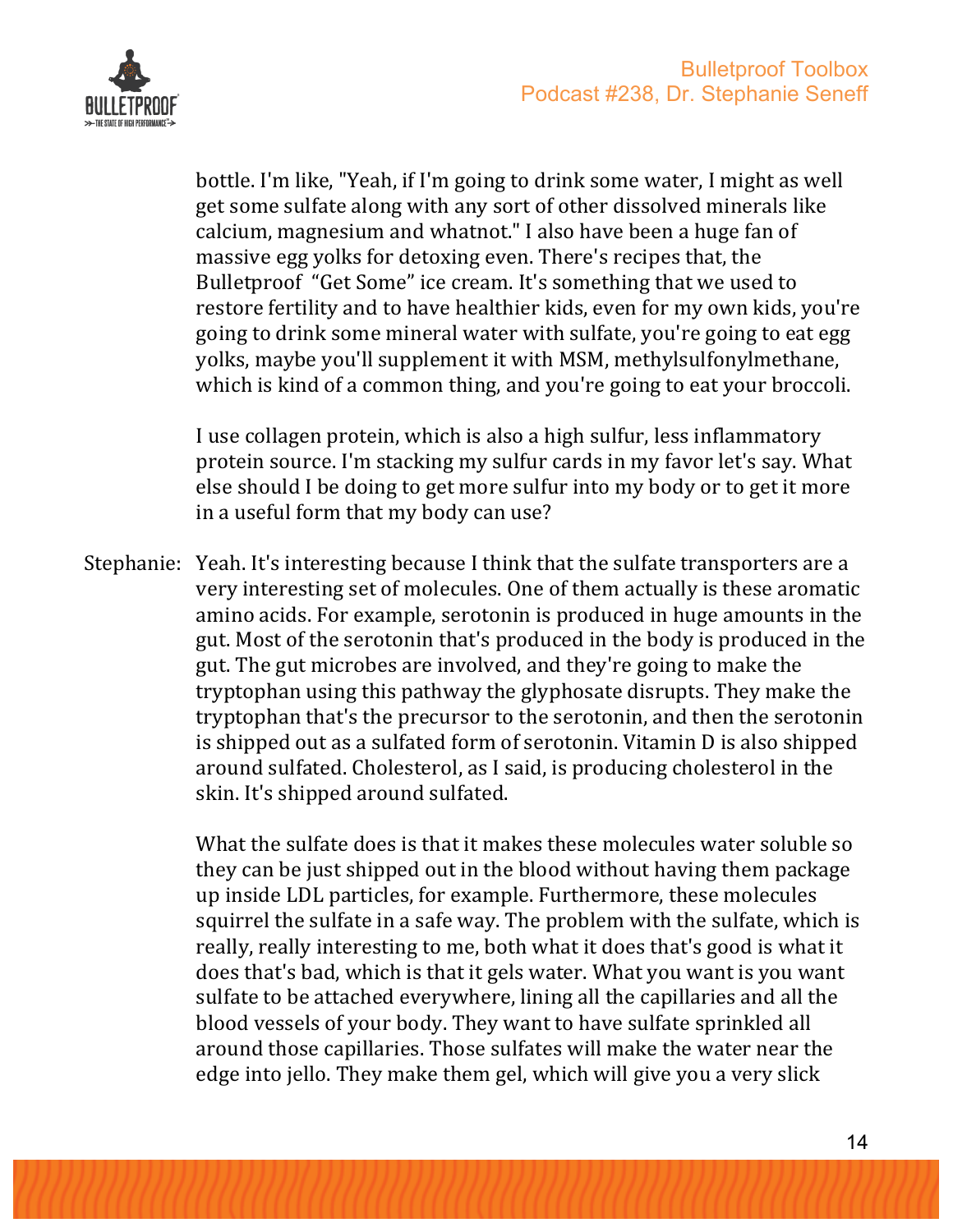

boundary that the red blood cell can just kind of slide through with very little resistance.

Plus, you've got the negative charge, so this is going to be almost like a magnetic repulsion. It's just going to let that red blood cell fly through the capillary without resistance. That's going to make lower blood pressure, basically. When you think about it, the blood has an enormous task. It has to distribute all these nutrients in this water-based medium, which can become jello, but which can't jello because, if it does, the blood won't flow. You need to have the jello along the edges, so you attach the sulfate to the edges of the vessel so that it'll gel the water there, but still allow the water in the middle of the vessel to flow. That's a really tricky business, so, if you're transporting sulfate, if we've just got free sulfate in the blood, you got to make sure that blood's moving fast, or else you're going to end up with jello. That's going to be a noflow situation, which could cause multiple organ failure and stuff like that.

The body is really facing a tough, tough problem with sulfate delivery. That's the critical thing, I think.

- Dave: When you talk about jello there, I mean, collagen is where most of our jello in the body, because jello is actually made of collagen where it comes from, and collagen is in large part based on sulfur, but I don't believe it's actually sulfate that's in it. It's a sulfur containing molecule, but not a sulfate one, if memory serves.
- Stephanie: Yeah, collagen actually has a lot of carbonates. Carbonates do a similar thing.
- Dave: They do.
- Stephanie: Carbonate and sulfate can both do that. In fact, they trade off, so think, when sulfate becomes deficient, carbonate has to pick up a bigger load to try to compensate for the lack of sulfate. The carbonate is all over the place in the jello. It also has these glycosaminoglycans. These sulfated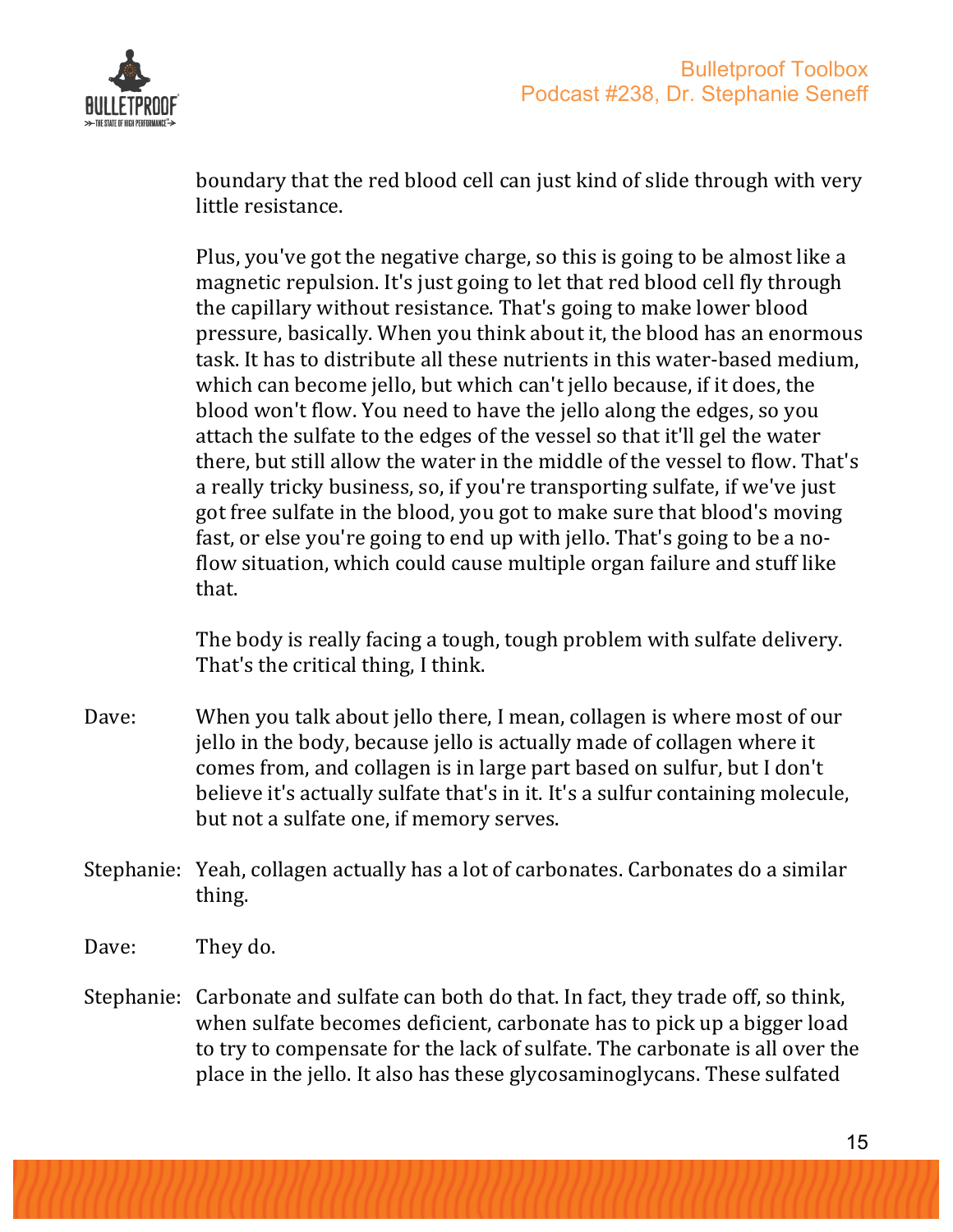

sugars are attached to it. The collagen itself is a protein, and then it has these sulfated sugars attached to it. In fact, those sulfated sugars are attached everywhere in the body. The body obsesses on them. It's constantly making them and it's constantly breaking them down. It's recycling them all the time.

- Dave: The most famous sulfated sugar would be, what, glucosamine?
- Stephanie: I would say heparan sulfate. Heparan sulfate is a really, really interesting molecule that I have studied extensively. Everywhere I look, looking at a disease, I end up with, "Oh, my God, it's heparan sulfate again," including autism. For example, autism has depletion of heparan sulfate in the cerebrospinal fluid in the ventricles. Heparan sulfate is needed there.

There's this really fascinating material. People don't understand these things very well. They're called fractones, which are in the cerebrospinal fluid at the edges of the ventricles in the brain. This is in the brain. Those things are the place where new neurons are born. New neurons come out of there as precursor cells and turn, develop into neurons. They can't do that if there's not enough heparan sulfate. It breaks that process.

Dave: There are several alternative therapies I've come across over the years where you use micro-doses of injectable heparan sulfate. I think there's actually a great evidence. Like they do things for blood circulation that are quite profound. I've seen some things around autism and heparan. I've also seen some other reports that say heparan causes Candida to become highly aggressive and basically to tunnel into your tissues and things like that.

> Do you think there is more use for injectable heparan or other heparan supplementation that medicine should be looking at, or is there a risk to that?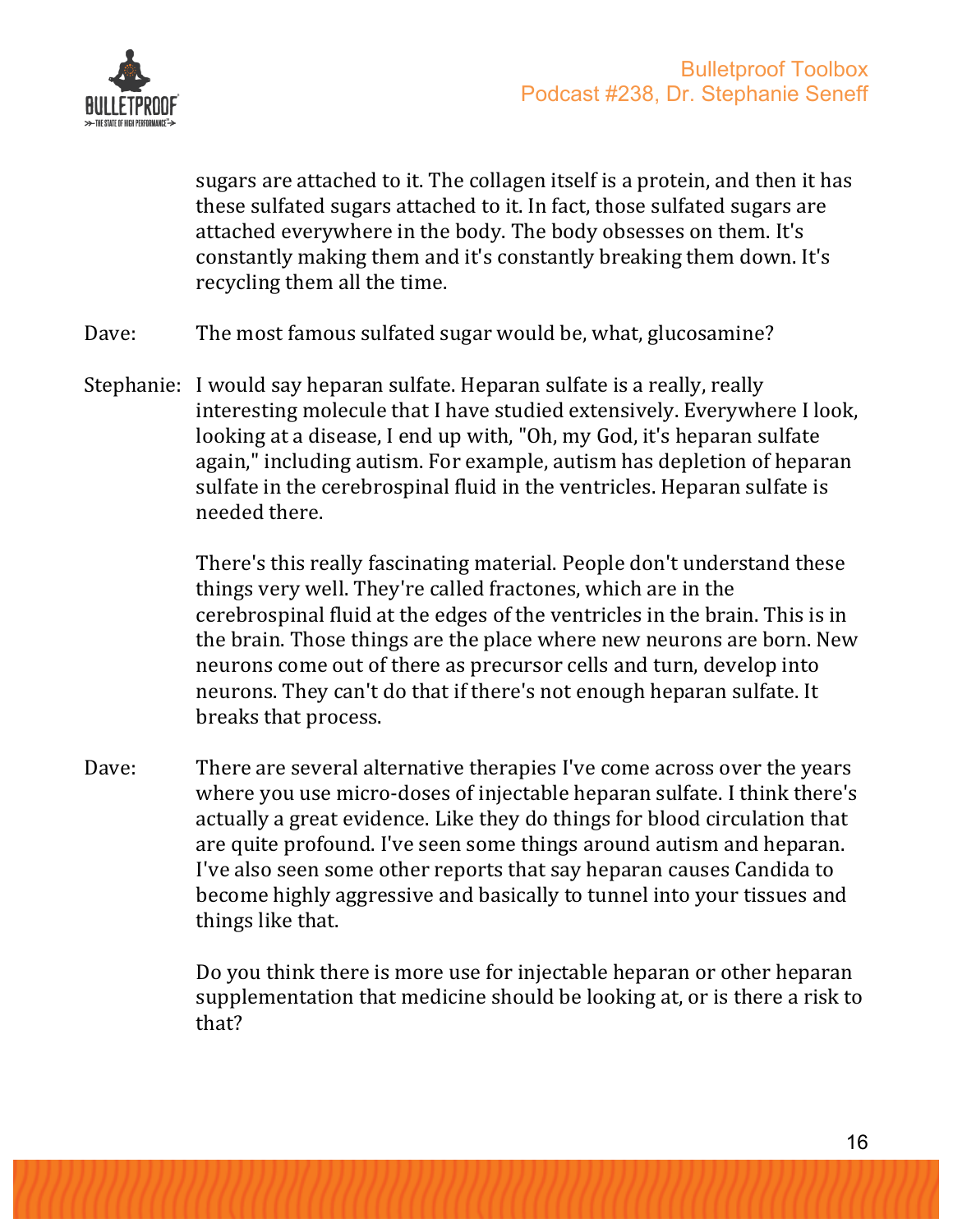

- Stephanie: You are asking an extremely interesting question for me right now because I am studying that right now.
- Dave: Oh, are you really? That's so cool.
- Stephanie: Yeah, and it's actually a really, really, really interesting story, what I'm discovering. You're going to hear it for the first time.
- Dave: This is so exciting. I had no idea you're working on this, but cool.
- Stephanie: This is really, really amazing. Looking at drug side effects, there's this huge database from the FAERS. The FDA has this huge database of adverse event reporting system for drugs. We're digging in through that and looking through and doing all these analyses, and I think we've discovered something absolutely astonishing. Heparan sulfate is one of the bad guys.

What we've done is we looked at death and we looked at diseases associated with death, and then we looked at drugs associated with those diseases, and then we said, "Which of those drugs are linked to death?" and we've got a short list. In that short list are several drugs that are biologicals. Heparan sulfate is one of them, and then there's protamine sulfate, protamine sulfate, heparan sulfate, Trasylol, which I had never heard of before. It's another very interesting one.

There's a small set of drugs, really, really interesting because every one of them, when you look at how it's manufactured, you can say, "Oh, my God, glyphosate."

Dave: No way.

Stephanie: It's unbelievable. In fact, I found some great papers. There was a paper on protamine sulfate. It talked about 4 cases where they just were so puzzled. This is over a period of 10 years. This is after glyphosate has been in the market for 10 years. It was something like 1984. They were like, "We've got these 4 cases. They're really bizarre because it's a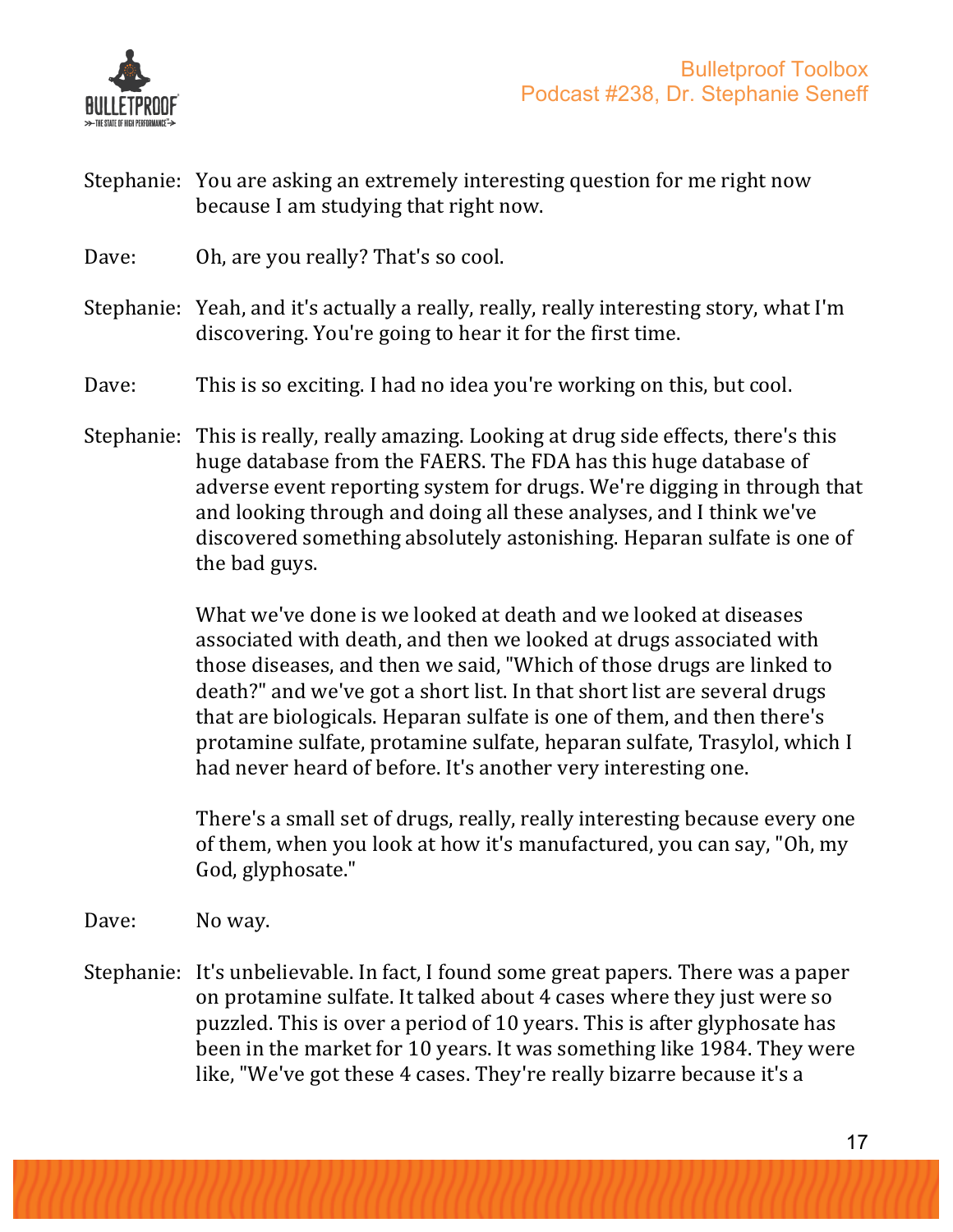

reaction to protamine sulfate that we've never seen before, a very different kind of reaction that's not involved with an allergy." They gave the specific details of this reaction of these 4 patients. They all had a consistent story, and every one of those things are something that's known to be there when somebody tries to kill himself with glyphosate.

- Dave: Really? You're saying glyphosate changes the way the body responds to its own heparan?
- Stephanie: I'm saying there's glyphosate in the heparan sulfate, in it.
- Dave: Oh, so it's a manufacturing problem because this contaminant is everywhere.
- Stephanie: I think so. It's coming from blood. Glyphosate goes into the red blood cells. We have anemia. We have a massive anemia epidemic right now, exactly in step with the use of glyphosate on corn and soy crops. The anemia is a consequence of the red blood cells being killed by the glyphosate. When you're getting heparan, you're getting it out of the blood. If you're not aware...
- Dave: Of course.
- Stephanie: ... you're going to get glyphosate. I looked at the steps they are using to try to protect from contamination, and those steps are not going to stop you from having glyphosate there.
- Dave: This is basically a potential contamination story.
- Stephanie: I think it's true for all of them. It's really, really interesting. One of them comes from sturgeon sperm, sturgeon testicles. Sturgeon, that's those fish.
- Dave: Yeah.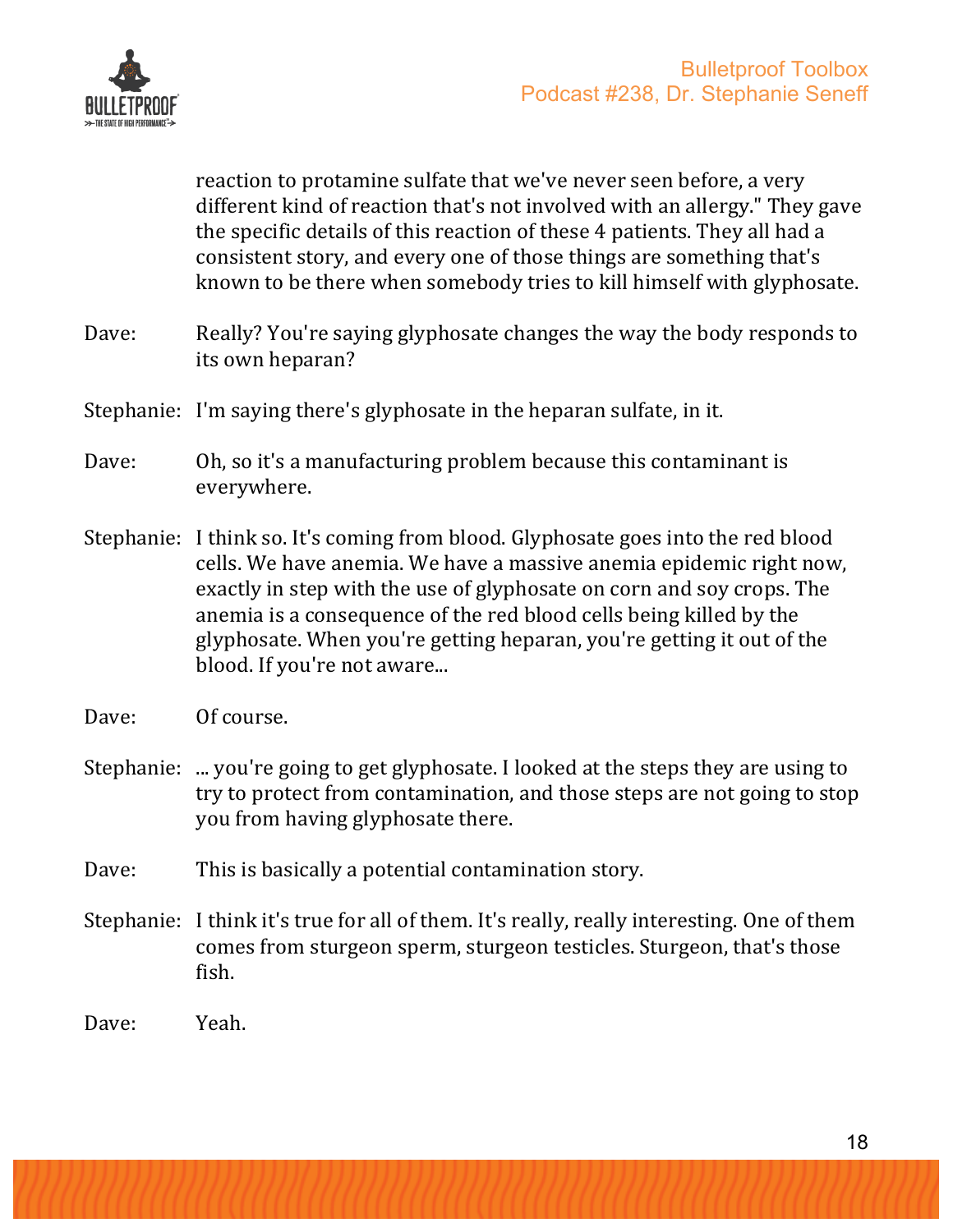

Stephanie: They just use lots of those sturgeon testicles to get this drug. I have articles from Iraq about the sturgeons dying out because of exposure to glyphosate. 

Dave: Wow, and glyphosate definitely targets your reproductive...

- Stephanie: Glyphosate goes into the testicles. I mean, it's like wow. I was dumbfounded because I was studying drugs and I was trying to stay away from it. I'm like, "This is not glyphosate. This is drugs." I looked at glyphosate on the brain, of course. All of a sudden, it hit me. Oh, my God, this is glyphosate. I said, "Why? Why would heparan sulfate be so toxic?" I think it's a great drug, heparan sulfate, because it's essentially what we need. Why wouldn't you just use heparan sulfate? If it's contaminated with glyphosate, you're going to get glyphosate toxicity from it especially if you're already heading in that direction because you've got depleted sulfate. It's just going to take you down. It's going to draw you over the cliff.
- Dave: People might say, "Why do you use heparan? Why does this apply to me?" Here's the deal. If you have a blood drawn, and they're re-injecting anything, it is not uncommon to put a little bit of heparan in there. The reason that I'm familiar with this is because I'm actually putting together some materials for people on how to do ozone therapy. What you're doing in ozone therapy, you draw blood, and the "safest" way is to mix the blood with heparan, mix ozone in the blood and re-inject it because you don't want it to clot. Right?

The ozone may actually break down glyphosate. Who the heck knows, but I wouldn't want to do that. Like I've actually elected to not have heparan in those sorts of procedures for myself even though it's recommended and you have a slightly higher risk of blood clots because I think the downside of heparan is higher than it would be normally. It sounds like trivia, but here's the thing. Ozone therapy is about to explode because it works on things metabolically that you cannot address with Western drug style medicine. It's been used in places where there was a restriction on drugs like Cuba and Africa, where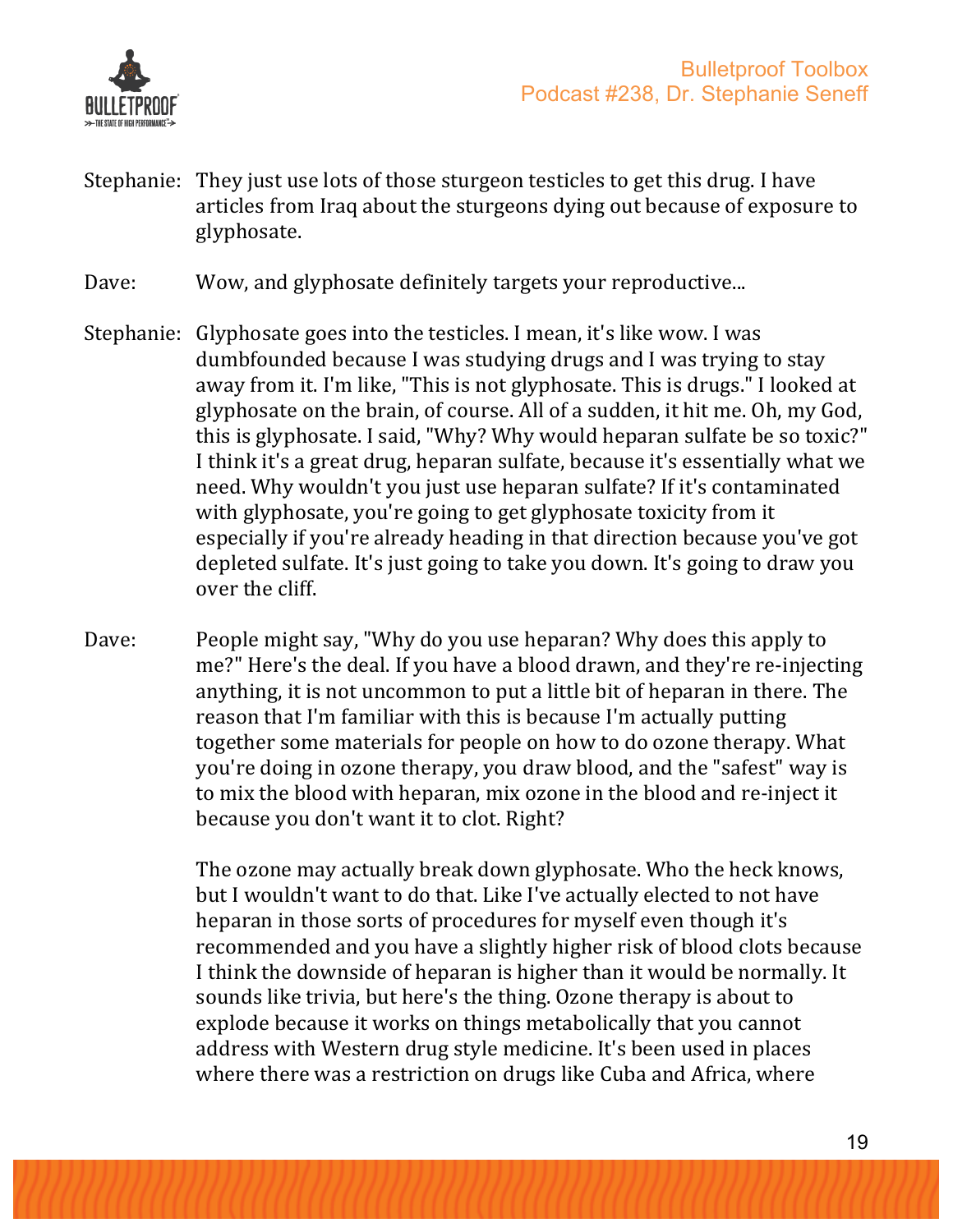

there just wasn't the money for them, and in Russia even. It's cured things that shouldn't be curable. We've had guests, for example, in Bulletproof Radio even talking about Ebola, like curing people with Ebola using injectable ozone, but I don't know if he used heparin.

- Stephanie: It doesn't always happen. It's rare. You'd be unlucky. It's like a lottery. I mean, you might or might not have glyphosate in there, but, occasionally, it's going to come along. You're going to get a batch that's contaminated with glyphosate, and then you're just doing a lottery. It's like taking the gun and grease the bullet there or not, boom. You're taking risk with it.
- Dave: This is a broader problem in medical research, particularly in nutritional research. One of the things that drives me nuts is that these so-called lipophilic neurotoxins. These are fat-loving toxins that dissolve like food coloring into, like food coloring goes into the water and these are dissolving into your fat, including the fat in your membranes and into your cholesterol and your bile, and they can recirculate and permeate your system.

When someone says, "Oh, I did a test of saturated fats," but they don't know if they're using saturated fats that have these fat soluble toxins or not. They're actually testing toxins and fats together. They just never rather to look for the toxins.

Stephanie: This is true for all the studies they're doing on food. I am like so amused by it because they'll get all these inconsistencies. I'm so frustrated with them. They'll say, "Oh, we them fed saturated fats, fed them unsaturated fats," and they don't give you the specifics. Where did that fat come from? Was that using hexane? Did it have glyphosate? Was it grown with glyphosate? Did they use hexane in the processing? Those are the things that are causing all the results, and then they're ignoring those things. They ignore the hexane. They ignore the glyphosate. They speak about it as if it's just this particular metabolic food. The effects that it has and what they're ignoring is the elephant in the room in all of the studies.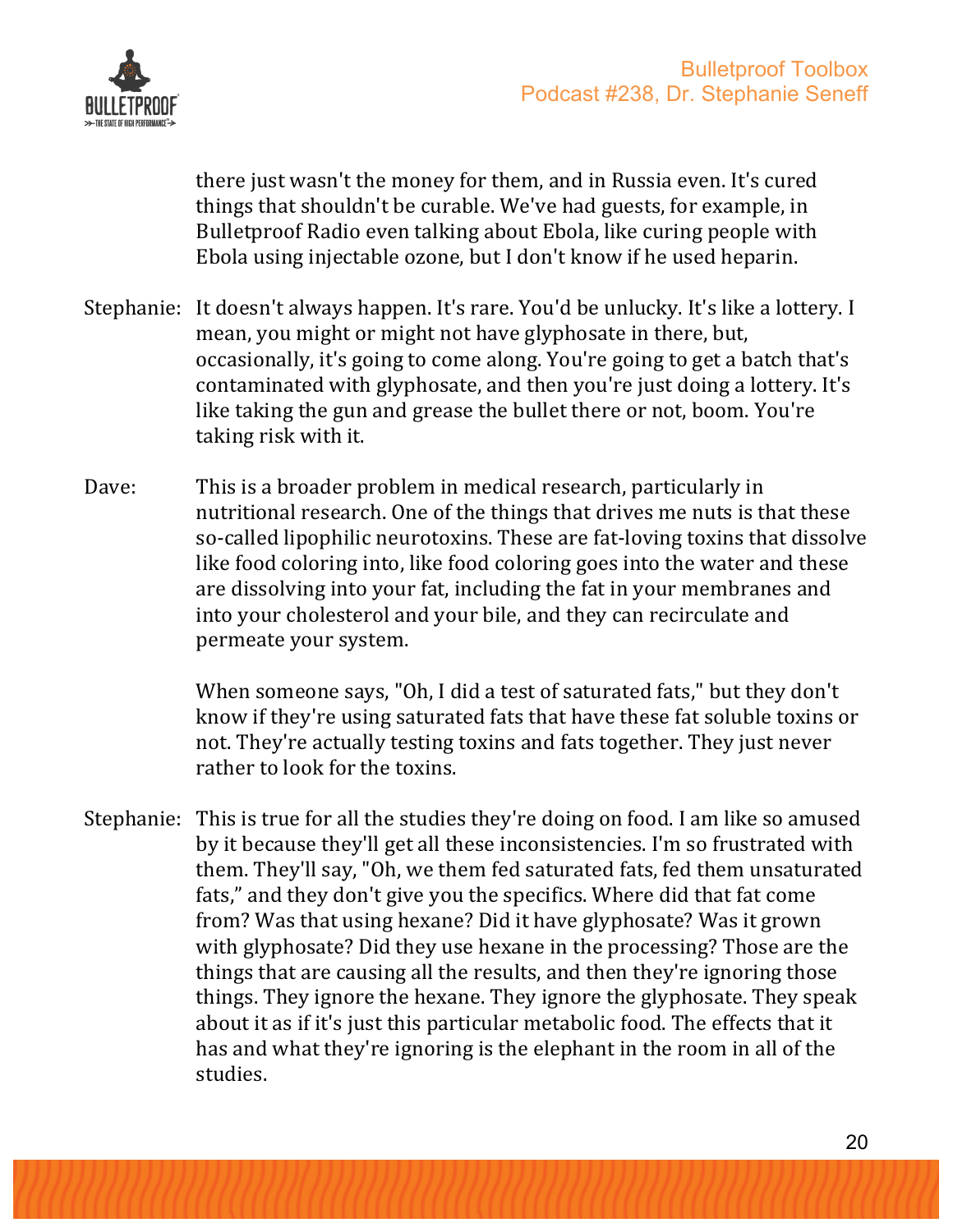

You get this very inconsistent results because, over here, in America, you do the study, you're using this GMO Roundup Ready soybeans to make high fructose corn syrup and you're feeding it to rats and they're all getting really sick, and then you're saying, "Oh, yeah, fructose is really toxic." If you took fructose from a fruit that was grown organically, you wouldn't have that effect. It's crazy.

- Dave: It's crazy. It really confuses people because you could find studies that say cholesterol is bad, but, if you look at some of these toxins, they're structurally almost identical to cholesterol and they're circulated through all the cholesterol pathways. Even if you're looking at transsulfuration, this thing your liver does to make sulfur into sulfate and to basically work sulfur through, transsulfuration does sulfatetify into sulfur, if that's a word.
- Stephanie: Yes. That's a great way to say it.
- Dave: I just verbed a noun.
- Stephanie: The real thing is spelled ferulate, but that's kind of an awkward word to say.
- Dave: Thank you.

Stephanie: I like sulfatetify.

Dave: When you're going through that and you're like, okay, it turns out that people who get exposed to Lyme disease or mold toxins and things like that, they oftentimes have genetic defects in the transsulfuration pathways. Then, all of a sudden, you add glyphosate, which puts a load on there, and then you add these lipophilic toxins and then you say, "Oh, it's cholesterol." Really? Wait a minute. It's a classic problem that has 3 things. It's the straw that broke the camel's back, and you can't say it was one or the other because they all happened. That's where double blind studies fall on their face because double blind studies are designed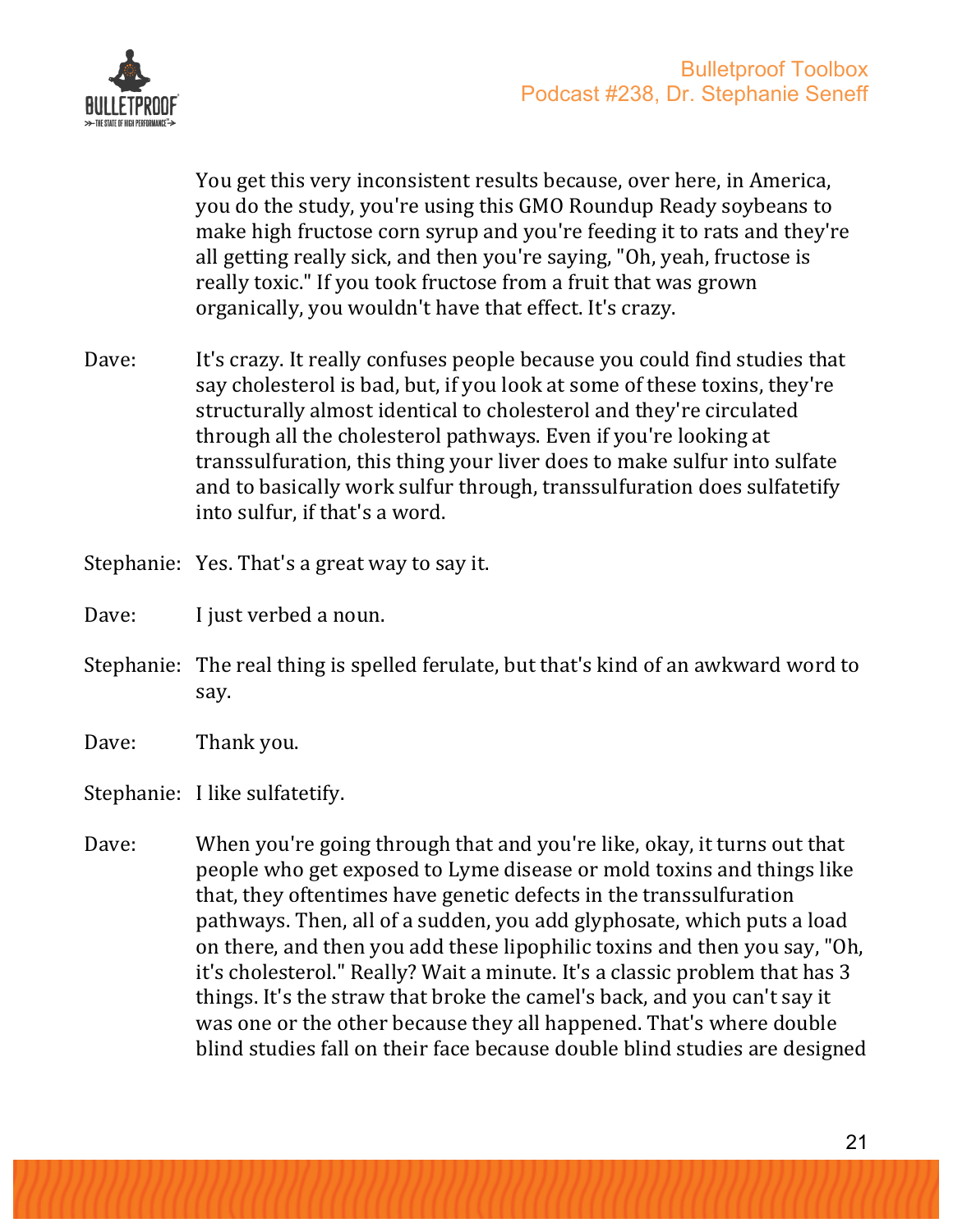

to find 1 cause. When you're dealing with 3 causes, you're going to get random results.

Any business school major can tell you that because we do things like conjoint analysis. Any proper statistical study and scientist could do this, but, when you're a double blind person, you're blinded and you're only looking for single causes.

Stephanie: Yeah. It's worse than that. Do you know who Seralini is, his study on the rats? He's a really great guy in France. He's written a lot of papers about glyphosate and about GMOs. He did a study on rats, it's quite famous in our circles, where he exposed them in their entire lifespan to GMO Roundup Ready food as well as served glyphosate. He had 4 different groups and there was the control group, and he saw all these problems that these rats had.

> Monsanto had claimed that the GMOs were great, there was no problem, the glyphosate is great, there's no problem, but they always only looked 3 months. When he saw his rats at 3 months, they seemed fine, but, by 4 months, they started to have problems. As long as you restrict your study to be only 3 months long, you can hide the evidence.

Worse than that, Seralini has just come up with a new paper where he's showing, and this is what I have long suspected, is that the so-called control group, what are you feeding the control group? What are you feeding the control group?

Dave: It's getting GMO feed with-

Stephanie: Yeah. Now, when you're exposed to...

Dave: Such bad science.

Stephanie: Yeah, you're studying some chemical. You're studying hexane, let's say, and you've got the guys who are getting the hexane and the guys who aren't, but the guys who aren't getting hexane are getting the glyphosate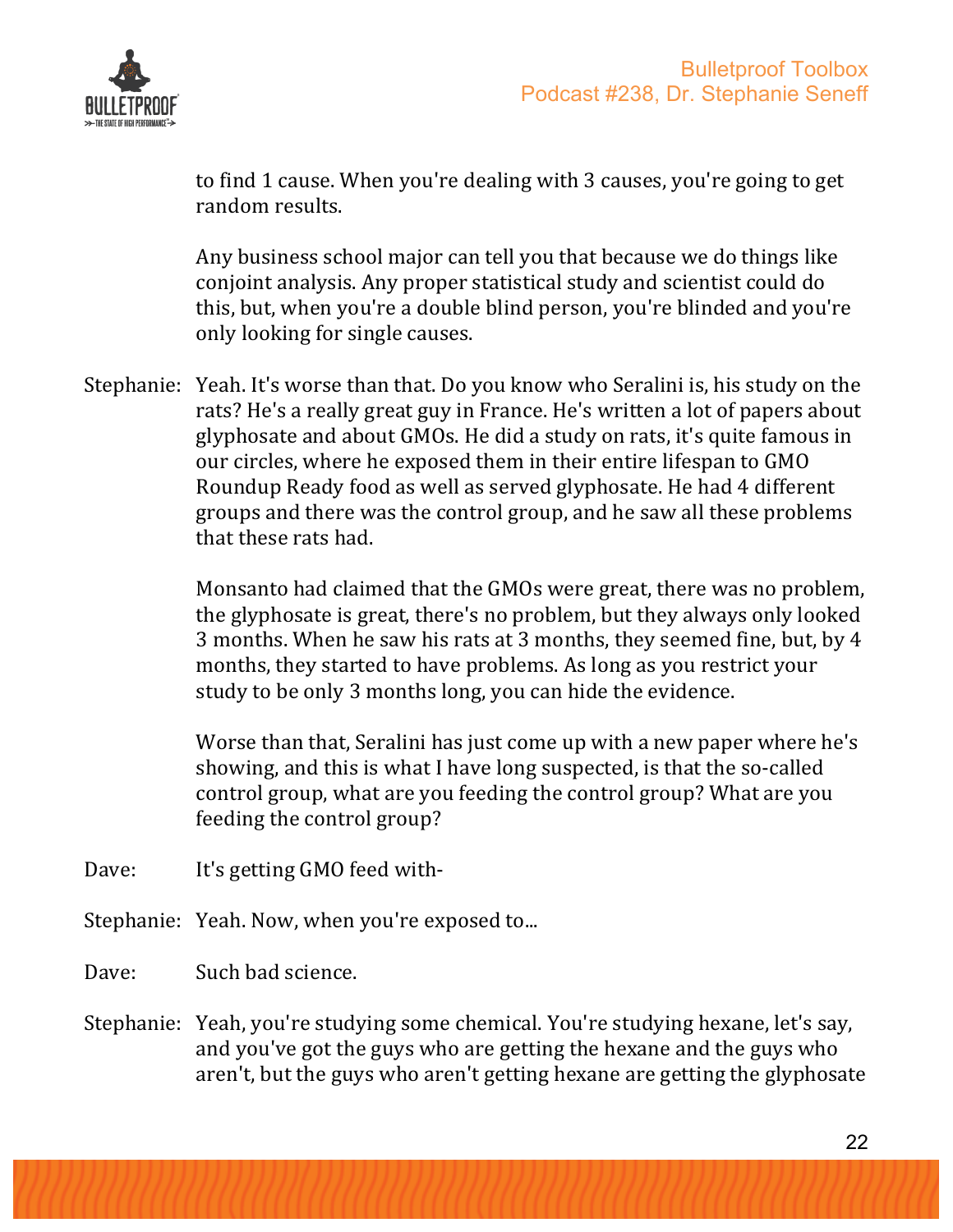

and getting the GMOs. They're getting all that stuff, and it's messing them up. Then you say, "Oh, well."

There's actually a paper out there. I was so amused to find this paper where they diagnosed. They did a study on control group rats, and they said, "Oh, yes, these rats, they all get all these different cancers." They document, oh yeah, 6 percent chance of this and blah, blah, blah, all these different cancers. They're sort of saying this sets the bar. As long as they're getting no more than that many cancers in our test group, we don't have to worry about our test drug. You know what I'm saying?

- Dave: Yeah.
- Stephanie: If we compare our toxin to this control group who's being poisoned by glyphosate, and then all the things that they're getting are the things that glyphosate causes. They don't say that in the paper. They don't mention glyphosate. They don't even say what the rats are eating. I can bet money it's glyphosate that's causing all those cancers. Whereas, what they want to argue is, "Oh, yeah, you know, rats get cancers. Everybody gets cancer. That's just part of life."

That's not true, if we were not exposed to those toxins, and we've got millions of toxins that we're exposed to every day, maybe not millions, but hundreds and thousands. We can't avoid them, and they're causing cancer. They at least should be feeding their control rat organic feed, filtered water. They have to be careful. Of course, they have to have the proper nutrition, all these things to give the best shot at the control group. That will reduce the amount of noise that you'll see, which will give you much greater chance to get statistical significance on your results for your test product.

Which will almost guarantee that your product will be taken off the market, so, of course, they don't want to do that. Right? They're very happy to say, "Oh, yeah, the control group gets cancer, too, so here we are."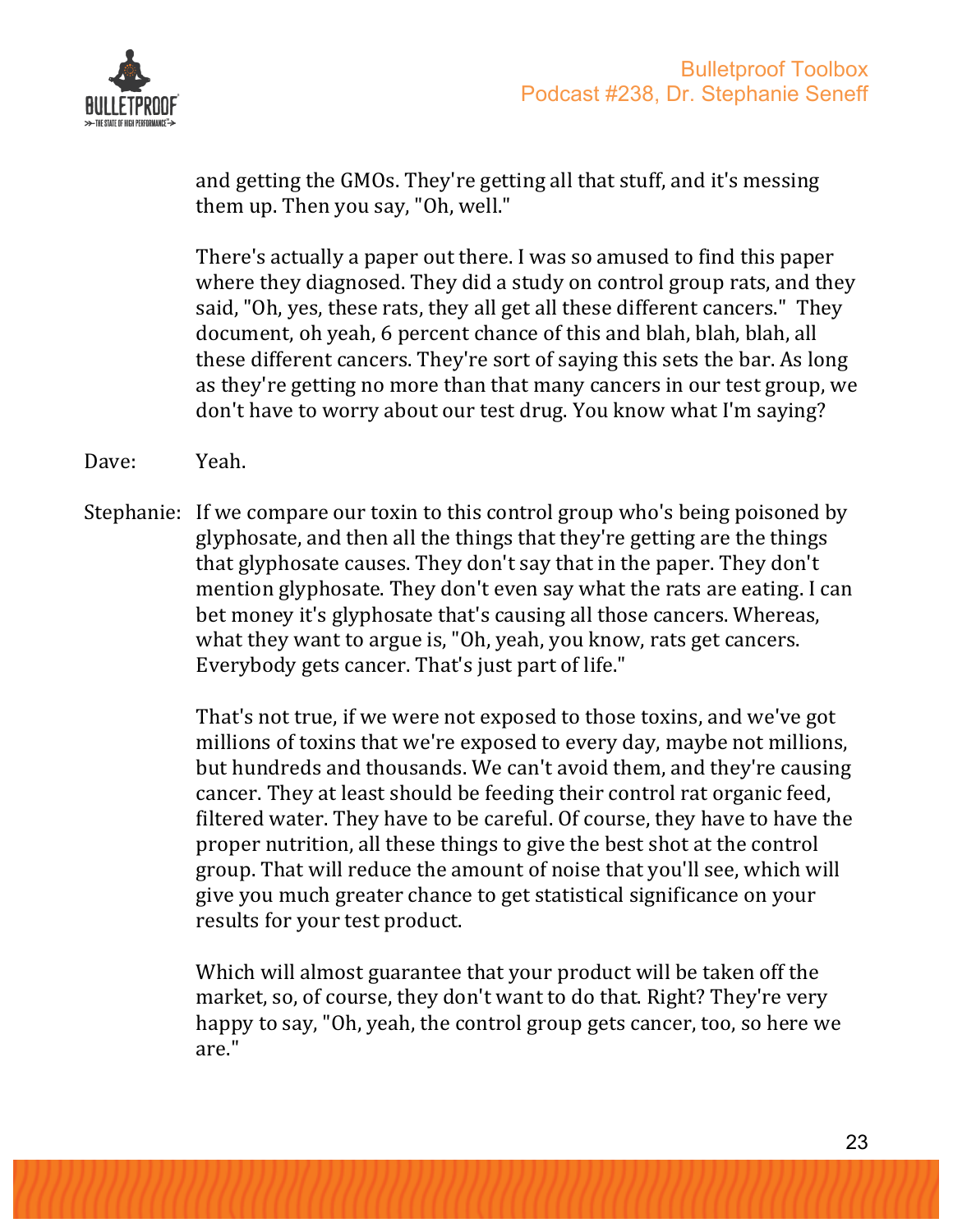

Dave: The sad thing is-

Stephanie: It's very frustrating.

- Dave: Rats are kind of bulletproof. They deal with a lot of toxins in their liver. Humans and pigs are really weak because we rely on our kidneys to handles toxins. Other animals use the more efficient liver part. This is why like pork, if you're going to eat it, and this should be really carefully fed pork because pork fat is delicious and amazing, but not if it's full of glyphosate contamination and it's full of mycotoxins from their feed, which is a documented issue. You get all these things, and then you get these people who are completely unscientific and say, "Animal protein is bad for you because of toxins."
- Stephanie: Exactly. Every single thing you look at, oh, saturated fat probably got a bad rap because what they were doing was getting pork fat from pigs that were being fed GMO Roundup Ready feed. I mean, the pigs are sick.
- Dave: Then you hydrogenate that just for good measure.
- Stephanie: Yeah, and, in fact, you dump toxins in your fat cells. That's what you do. That's why people get fat actually. I think glyphosate is making us fat. By the way, glyphosate is extremely well-correlated with obesity.
- Dave: I was going to ask you about glyphosate and sulfur and obesity. You read my mind. Let's talk about the other thing that makes you fat. How does glyphosate or how does sulfur play a role in you getting fat instead of just having cholesterol problems?
- Stephanie: Sulfur is extremely important for detoxifying toxic chemicals of both sulfate and glutathione, glutathionelade, the toxic chemical. That's a tough one, too, or you sulfate it and you ship it out and it gets disposed of. The liver does this. The CYP enzymes are involved. The liver is impaired in its ability to do this, and so these other chemicals become, like benzene-related compounds, they become much more toxic. Hexane is used, by the way, to separate the fat in, say, canola oil from the beans,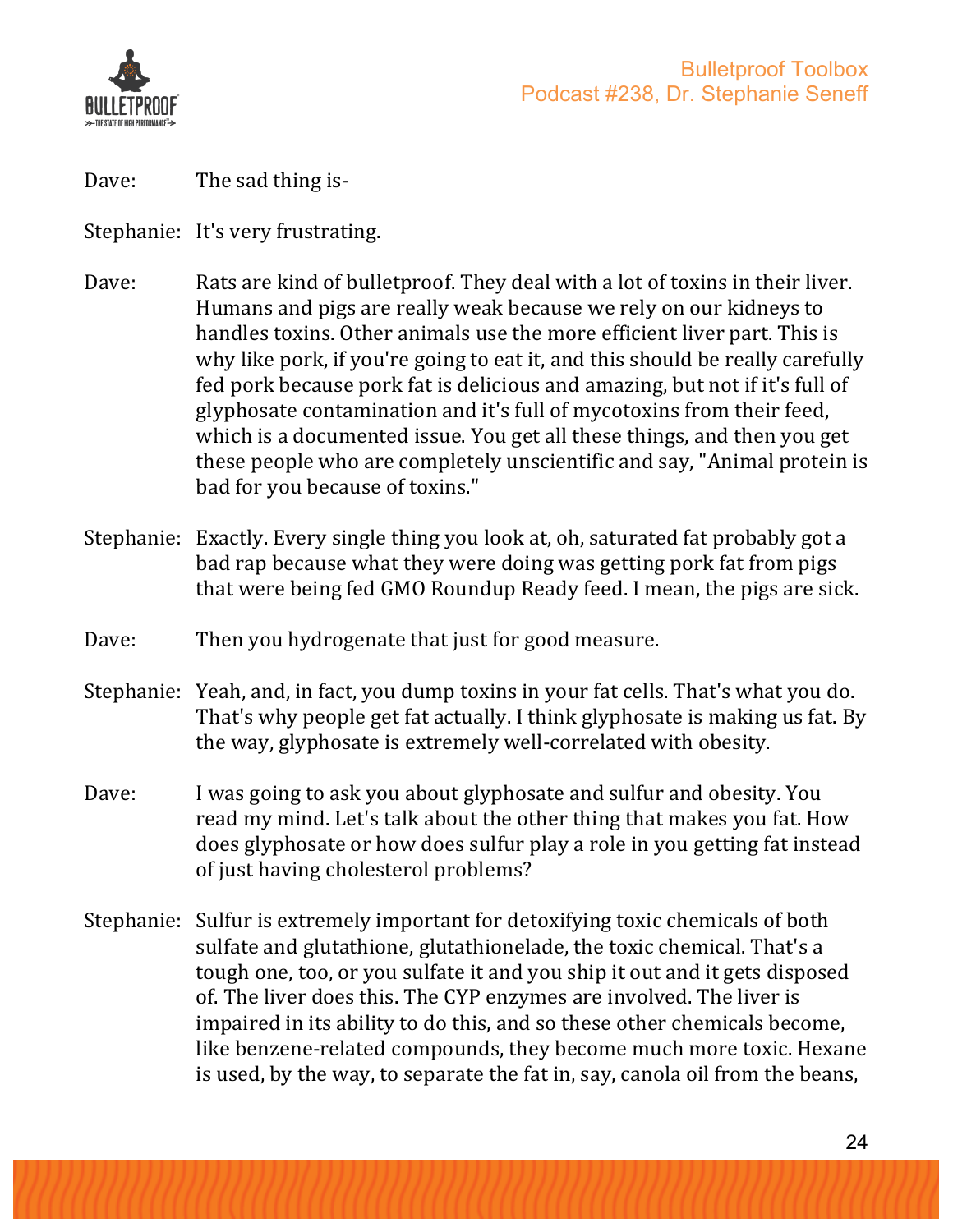

soybean oil. Hexane is really a toxic kind of benzene-related chemical that, in the US, we have no regulation on how much can be in the food. We don't care. We don't even look. We're using it to produce these cheap oils, the soybean oil, the canola oil. It's part of the problem there.

I think if they've got both glyphosate and hexane, I think they're really toxic. The two are really synergistically toxic because of glyphosate. First of all, the hexane probably helps the glyphosate get in and then the glyphosate prevents the hexane from being detoxed. If you're lucky, you get fat and you dump the hexane, all these other benzene-related PCPs, all the POP, the pervasive organic pollutants, all these things that are all over the place, the plastics, you can dump them in your ... and also the iron, because iron becomes a problem, too, with glyphosate. You can dump them all into your fat cells and keep the rest of your body healthy, or you can stay skinny and get sick. That's kind of your choice, I think, if you are being chronically exposed to these chemicals along with glyphosate.

Dave: One of the risks I have posted on the Bulletproof website, this thing called the Rapid Fat Loss Protocol. I didn't put it in my book. It actually says in big letters like, "Really you should do this for this reason and, if you're going to try and lose a lot of fat, you're going to expose your brain to a lot of toxins, so you want to bind the toxins using charcoal in the gut." I actually manufacture a highly absorbable glutathione that's got a lactoferrin bound so it's absorbed all throughout the GI tract and not just in the oral mucosa like liposomal glutathione. I use this regularly, obviously. 

> If you're going to be losing a lot of weight, you need to regulate glutathione, you need to bind any toxins so you don't have to put through the kidneys and liver because, otherwise, you just get tired and your joints hurt and get swollen and you feel like you're hung over all the time, and you're basically poisoning your brain. You'll recover eventually if you're lucky, but maybe you should lose weight at a normal pace, which is still pretty fast on a normal toxin-avoidance high fat, with the right kinds of fat, and avoiding all the frankenfood, kryptonite foods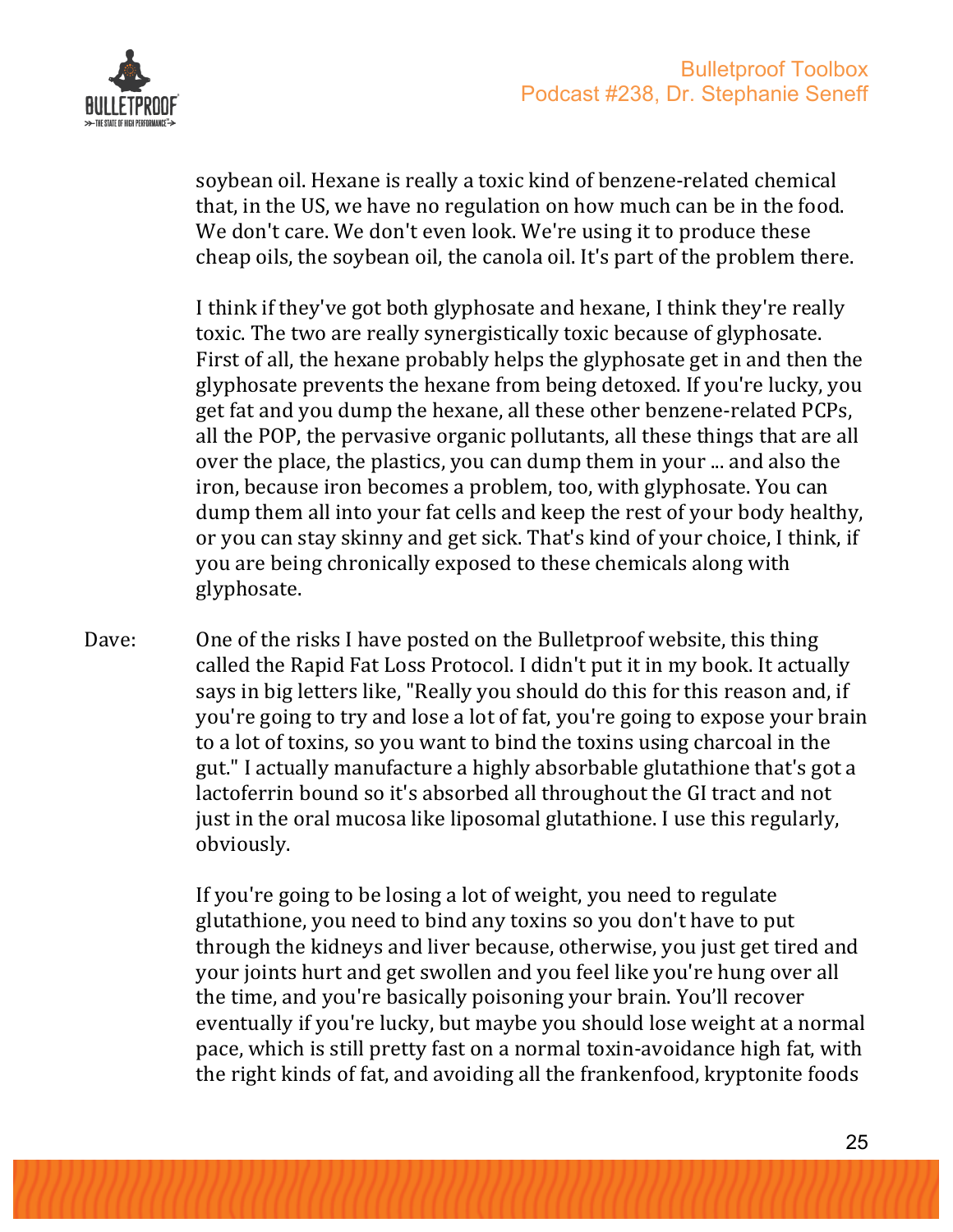

like canola and soy and things. Few people understand that all of toxic metals, all those plasticizers it's all in your fat.

- Stephanie: Yes, and they're going to dump it lose when you lose that fat. There's no way around that. It's true, which is demoralizing for someone who is carrying around a lot of fat. Fat has bad rap, but, actually, when you look at people who are sick for example with heart failure or something, the fat people are the ones who do better in terms of surviving heart failure, living longer with heart failure. They do better because they have that resource to hide the toxins and they also have that resource to provide fuel when their bodies are so sick they can't really eat anymore. They have some extra fuel hanging around, which comes in handy as well. I don't promote getting fat, but I think in this society we live in, with all the toxins we're exposed to, that's the, a biological mechanism that some of our genes are telling us that's the way they cope with this. That's why we have this obesity problem.
- Dave: There's no question in my mind that toxins are a contributing factor to it. It's rough because you don't know between 2 people who are obese. Like one of them may have major toxin exposure. The other one may have major metabolic dysregulation that may also be from a toxic composure. One is directly storing toxins, the other one just has a broken thyroid because of that.

If someone is listening to this right now and they're going, "Good God, this sounds like a complete like can of worms erector set. I have no idea how to deal with all of those, but I'm fat and I want to do something," based on what you understand with all these environmental toxins like glyphosate, based on what you know about sunlight and all this, okay, you want to lose weight, but you don't want to poison your brain if you're going to do it, what would you think about as a computer scientists, computer hacker kind of person? I really want to know what would you do for people who want to safely lose those fat cells?

Stephanie: I think sunlight is an actually excellent way to lose weight, getting sunlight exposure, because that helps you to be able to detoxify things.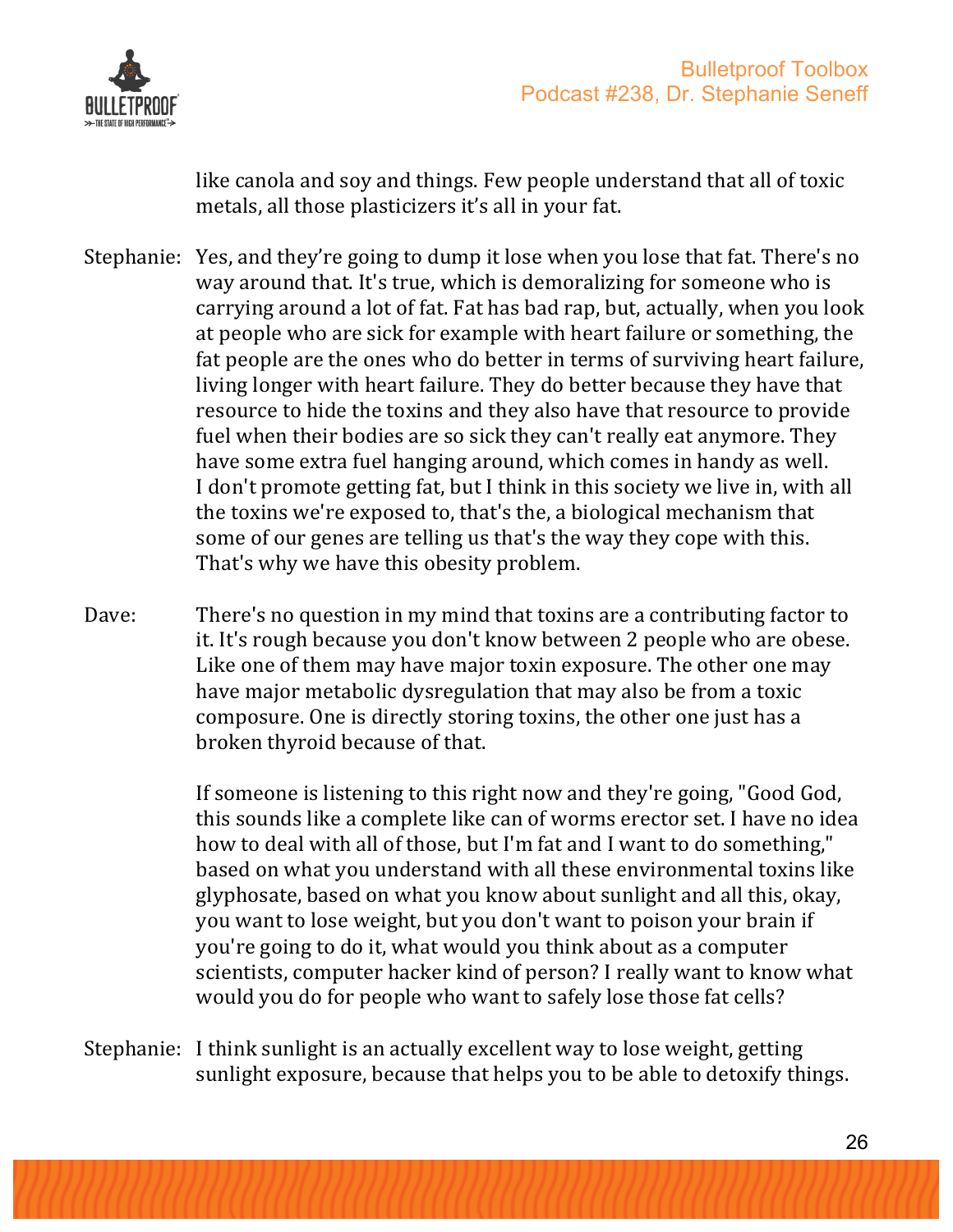

That's what it's all about. Once you can detoxify, your body will unload those fat cells. It wants to get rid of those fat cells. It just can't. It's just like cholesterol being stored in the artery wall. The fat is being stored in the fat cells because it's harboring these toxic chemicals. Once your body is repairing itself and has the detox capabilities, and this of course means eating your sulfur-containing foods, eating organic, a 100% organic, whole foods, all that stuff, and getting lots of minerals and vitamins, making sure you have a high micronutrient content in your food, which really just eating egg yolk is going to get you a long way there.

- Dave: Is it UVA or UVB? Like those are the 2 main components of sunlight. Do you know which one it is?
- Stephanie: Oh, which one is good? I suspect both. I'm afraid I'm going to get mixed up on which is which because I know that the sunscreen masks one and leaves the other one in higher concentration, and the one that it leaves behind is the one that's causing the cancer in the context of sunscreen. I can't remember which one is which. I don't want to say it here.
- Dave: I'm going to confess the same thing. I always have to Google it because there's two of them.
- Stephanie: A and B, I can't remember which one is it, which one is B.
- Dave: One is good. One is not so good.
- Stephanie: The one that the sunscreen preferentially absorbs is the one that is the okay one, and the one that's left behind is the one that becomes toxic because the sunscreen is not taking care of it.
- Dave: I have a-
- Stephanie: That might be also because there's not tryptophan to convert it into something, to use it to make energy and then to convert it into a lower frequency where it's safe.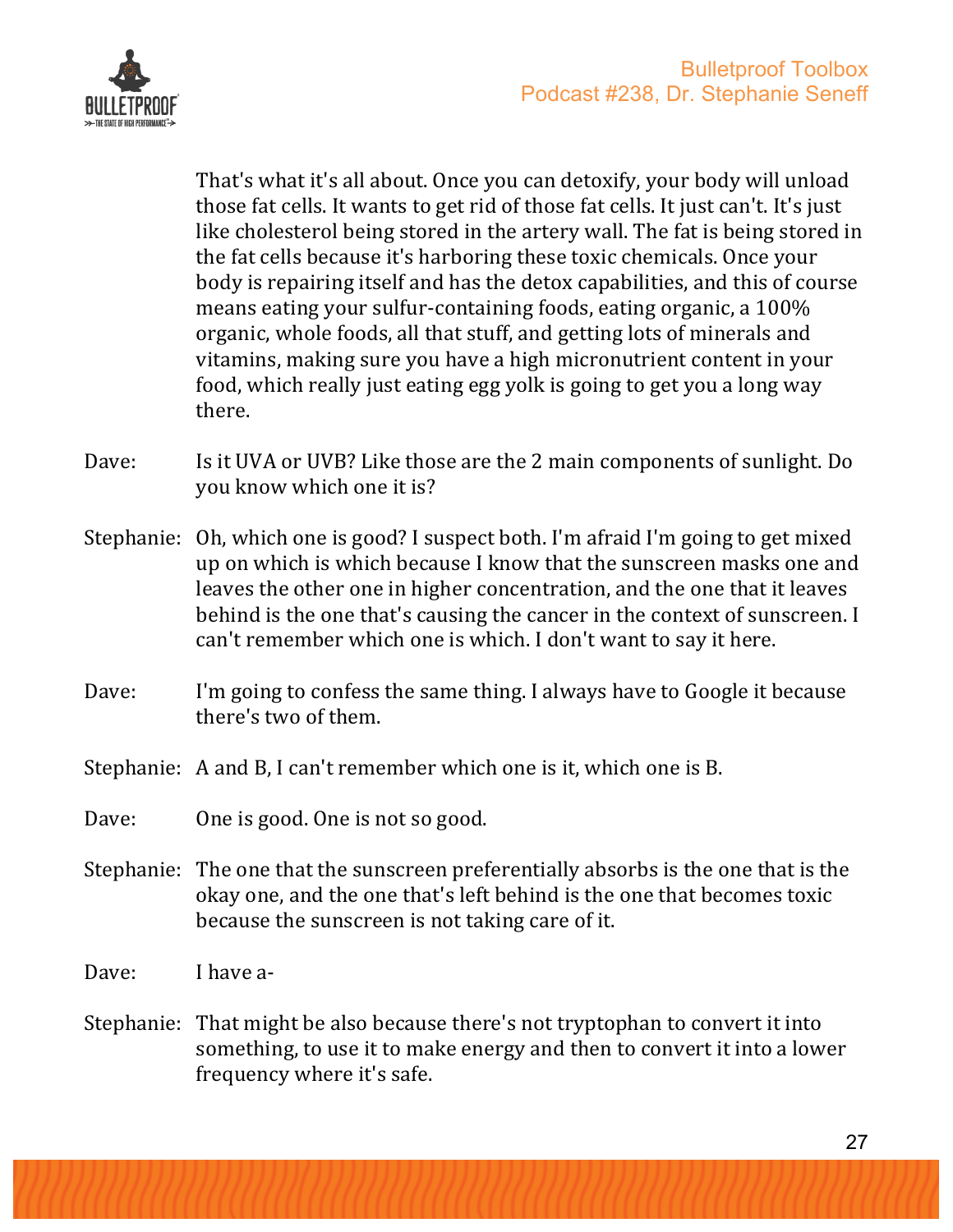

- Dave: Wow. This is so incredibly complex even for you and me. We spend a lot of time reading papers and stuff like that where normal people spend time doing something that's more fun probably.
- Stephanie: There's nothing more fun than trying to figure out this puzzle. I just love it. I just can never get tired of it. It's wonderful all those papers that are out there especially the open-access papers. I really love them, the ones that aren't the behind the paywall. The journals are triply much more courageous to go ahead and publish creative ideas. Whereas, the sort of prestigious journals that are hiding behind the paywall where you've got to pay 40 bucks to read the article, they are very careful not to publish anything that isn't sort of within the mainstream view of the world, which, of course, is a broken view, so it becomes problematic.

I think it's awesome that those open-access journals exist. I find so many papers where someone is just being very thoughtful, creative, looking, reviewing the literature and coming up with some new theory to explain something. I mean, I just came across a paper yesterday which was just marvelous, talking about this disease called kwashiorkor. Kwashiorkor is a nutritional deficiency condition that's rampant in Africa and other places around the world with kids that can't get enough nutrition.

I think kwashiorkor is actually a glyphosate poisoning disease. These people didn't say that in this paper, but they talked all about the sulfated heparan sulfate being deficient. It's exactly the same story that I've been saying is written up in this paper. I'm just really wildly excited about it. It's just published in 2015. Of course, I don't have the authors handy. I read it yesterday and I was just so thrilled.

It's so fun to be able to just come across a paper that you could see these guys are on the same thread. Those papers are almost always in this open-access community rather than in this closed behind-the-paywall prestigious journal. Those guys are being very, very conservative about what they will publish. You find the new ideas, the creative ideas outside of that mainstream source, I find.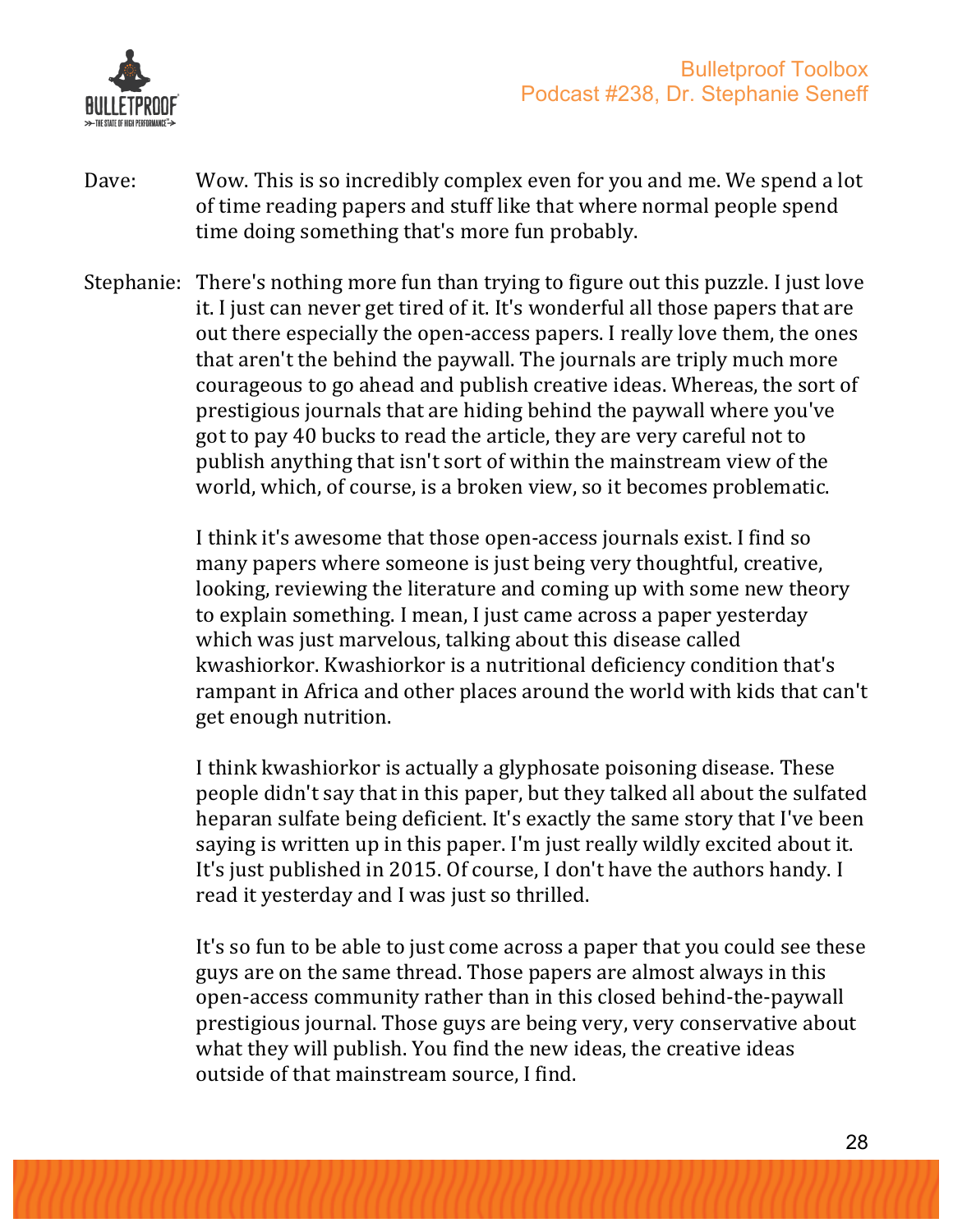

- Dave: One of the things that I've been accused of is, I look at mold toxins, and I don't think that they cause everything, but I can quote papers that say there is a high correlation and, in some cases, causation for it, that at least some of the time that they're a contributing factor, so people will be like, "Dave, to you, everything is caused by mold toxins?" No. It's an unknown thing.
- Stephanie: Aflatoxin, yeah.
- Dave: Yeah, like aflatoxin, ochratoxin A, and all those other things. I know some of it very clearly because I measure the stuff. I see where it is. I know the national regulations. It's pretty obvious when you dig in, but there are other ones who are like, "Okay, we're speculating there, but it's an intelligent speculation." You must get that, that same criticism where you're like, okay, when you have a hammer, everything looks like a nail, so, therefore, okay, you've got autism, obesity, heart disease, Alzheimer's and a bunch of other bad stuff that's tied to this one compound, and their study is funded by an industry that say the glyphosate has actually low toxicity because they're looking at direct toxicity, not environmental effects.

How do you address the people who are like, "Okay, it can't all be glyphosate?" Like what do you say to that?

Stephanie: No. I agree with them. I mean, it's obviously not all glyphosate. I just feel that, when I look at the list, I mean there's a certain small set that I'm focusing on myself just because I have a limited amount of time, and I can tell you the three that I'm very, very interested in. There are three, glyphosate, aluminum and statin drugs. Those are my 3. I pick them for a good reason, because all three of them are considered to be pretty much nontoxic and even very good. All three of them have this notion that, "Oh, this is really great stuff." The statin drugs, they're supposed to be safeguarding us against a heart attack. They're putting so many people on statin drugs. You've got like something a third of the adult population or some crazy number on statin drugs right now.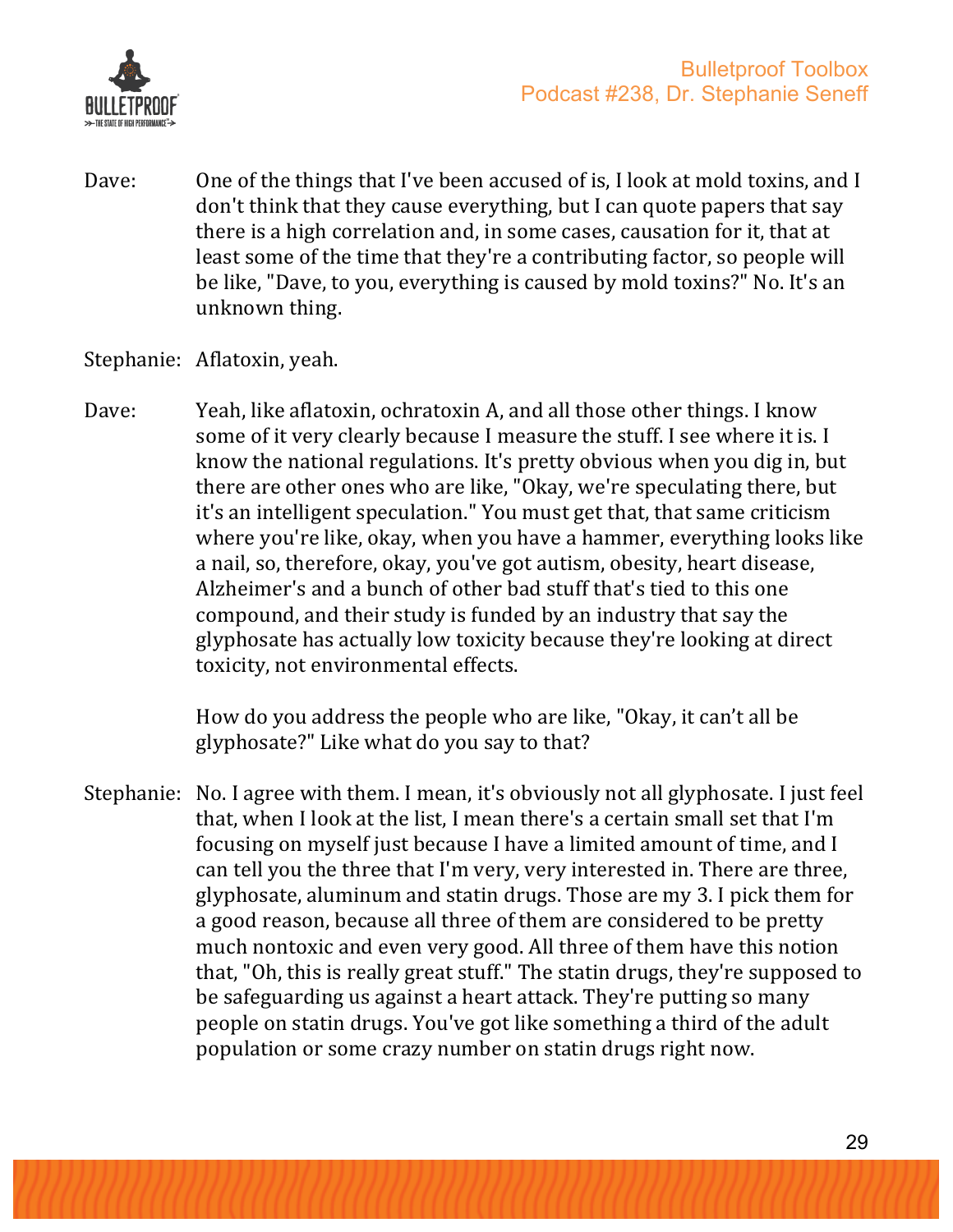

It's pervasive in the exposure. It's considered a great thing, and it's toxic. That's true for statin drugs. That's true for glyphosate, and that's true for aluminum. It's only since the late 1800s that we've figured out how to use aluminum, and we love it, to make aluminum foil, aluminum pans. Aluminum is a great metal to work with. We're putting it into vaccines to use it as an atrovent. It works great as an atrovent in vaccines. Its only problem is that it's causing brain damage.

- Dave: There is a group of people who say don't use aluminum deodorant. By the way, I still say don't use aluminum deodorant, but then, all of a sudden, we "proved" or at least we theorized that aluminum is not correlated with Alzheimer's disease, so then all of a sudden-
- Stephanie: There's plenty of evidence that it is.
- Dave: Yeah. I suppose that the people who are listening in their cars, not watching, didn't see me make the little air quotes around "proved." There's basically a big study that wasn't that well-done, if memory serves, about, oh, yeah, that was all wonderful, that was all just hippies, be quiet and smear your antiperspirant on and don't worry about the aluminum, but there's pretty good evidence that biological high levels of aluminum are bad for us. Can you sort of in a nutshell tell people what aluminum does and why they should basically limit the amount of aluminum that they inject or smear on themselves or eat?
- Stephanie: Yeah. I mean, aluminum is one of the few metals that the biology has no use for. The biology does not have any way to use aluminum in any kind of biological system, probably that's because it sticks around as plus 3. It doesn't like to move to different valences. Iron has a plus 3, plus 2 state. Manganese has multiple states. You can push electrons around and do interesting things with actually creating reactions that can produce products that are of interest using these things as catalysts. Most of the metals have really important roles as catalyst for different enzymes that are specifically designed to use that metal as the catalyst.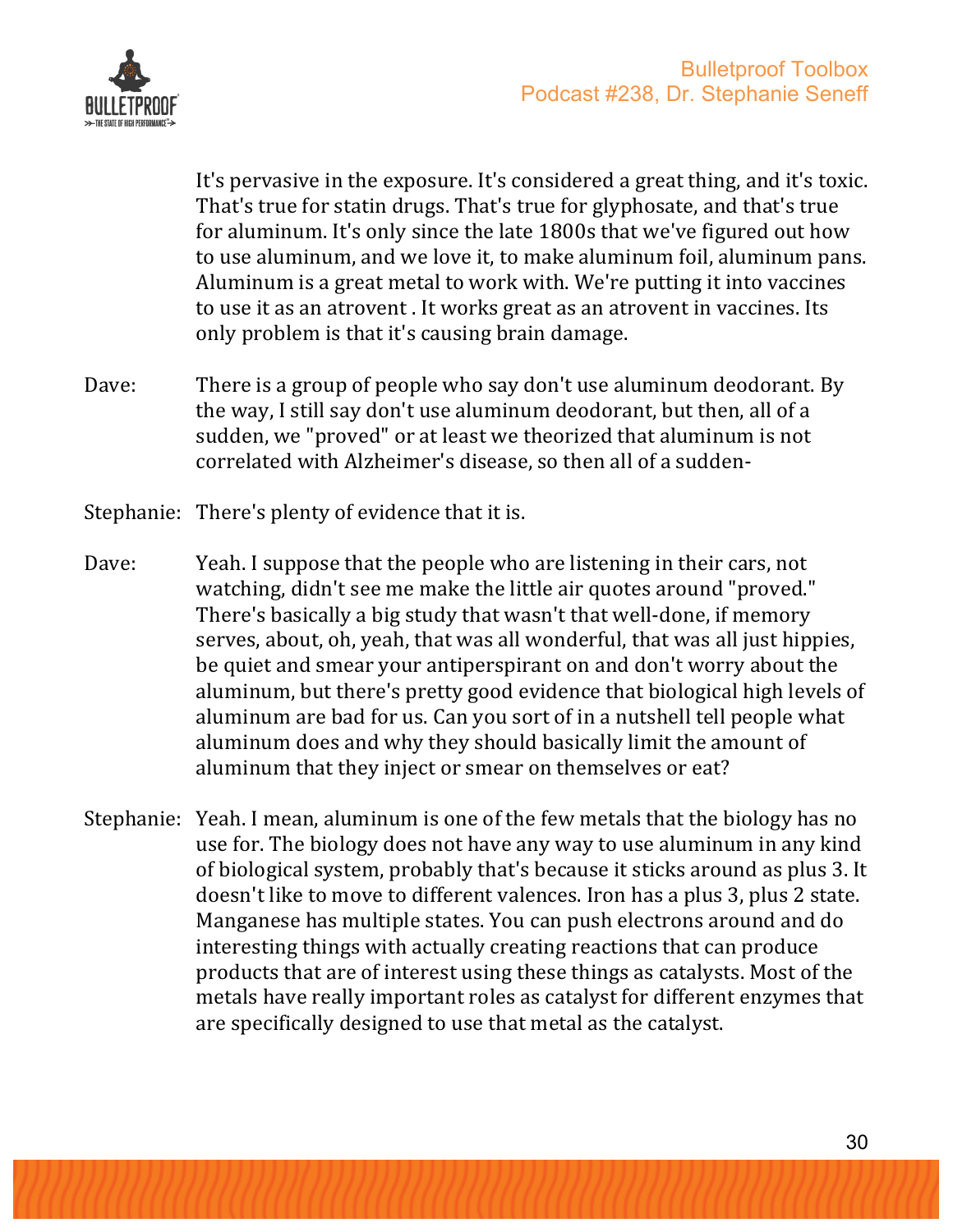

Aluminum is a very interesting exception, that there isn't any enzyme anywhere in biology that wants aluminum as its catalyst. That's because aluminum can't move. It's always plus 3. Plus 3 is really scary because that's a very strong positive charge in a very localized area. What it'll do, for example, with the glycocalyx, which is the sulfate that's making the jello around the edges of the capillaries, the aluminum comes in there and it's got such a strong positive charge, it'll just tunnel right through the jello and stick to the sulfate and de-active it. It'll basically bind to those attached glycosaminoglycans that are in the extracellular matrix. It's a lot of big words there, but aluminum will get inside the cell and mess up the cytochrome P450 enzymes, which are really, really important enzymes I mentioned, in the liver, detoxing. They make the bile acids and then, in the red blood cells, they make the sulfate. I mean, aluminum is a train-wreck for red blood cells just as glyphosate is, too.

The other really scary thing to me is that aluminum and glyphosate bind together, and so I have a theory that aluminum, that when you have glyphosate in your blood and you get a vaccine, the aluminum, the glyphosate binds to the aluminum and then it escorts the aluminum to the terminal watershed. That's going to be either the pineal gland up here in the brain or the kidneys. In the pineal gland, the glyphosate delivers the aluminum to this brainstem where there's all this important brain stem nuclei, but one of them is the pineal gland. It's going to deliver aluminum to the pineal gland and mess it up.

Studies have shown that the pineal gland accumulates much more aluminum than other parts of the brain because it's outside of the bloodbrain barrier. There's access to the blood in the pineal gland. The aluminum messes it up, and then you get things like sleep disorder, which is another one of these epidemics that's going up in step with glyphosate used on corn and soy crops. I think the aluminum and the glyphosate are working synergistically to cause harm.

Dave: That's still a theory? You haven't proven that, but you've got some interesting things that point that out.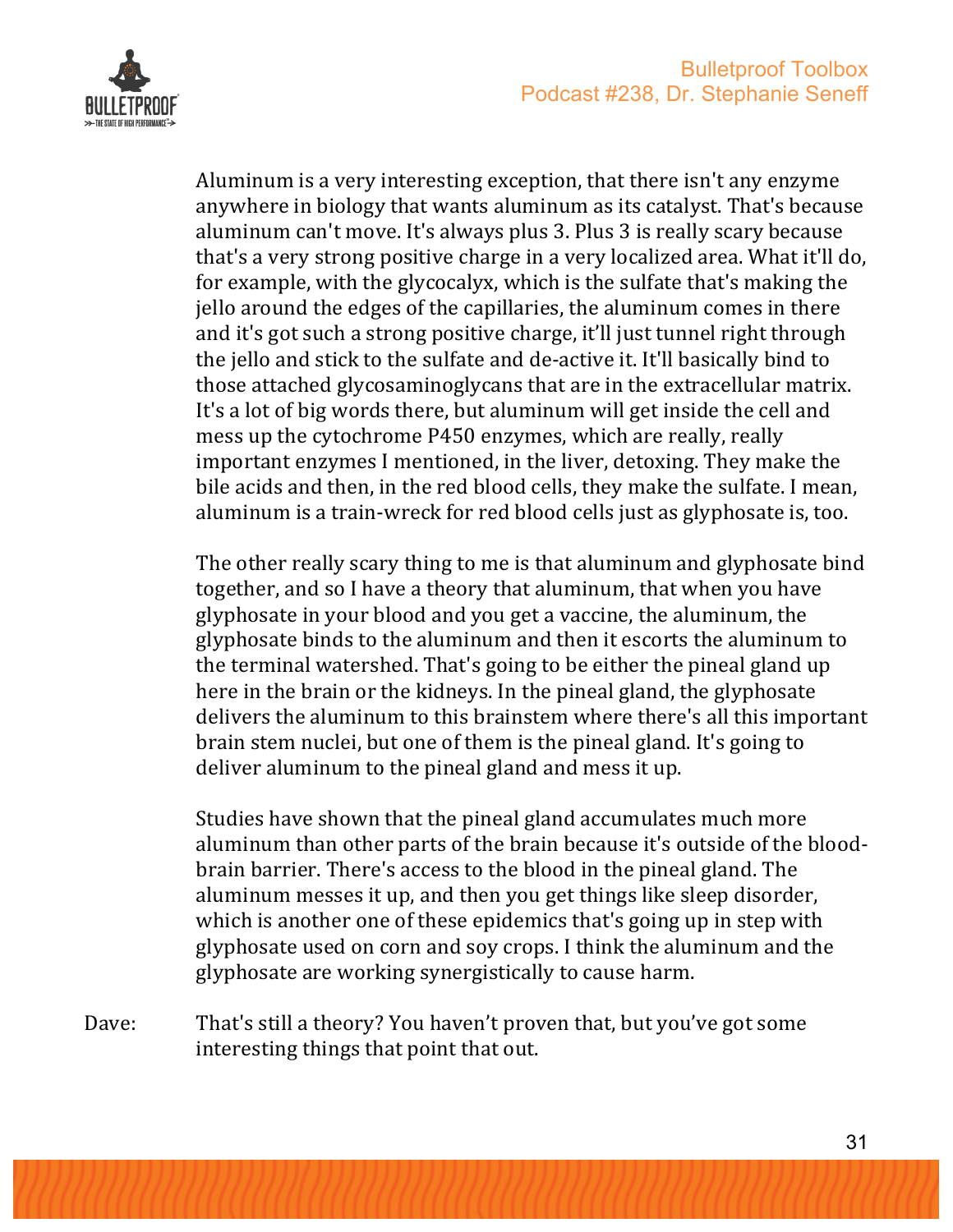

Stephanie: That's a theory. Dave: Okay. Cool. Stephanie: I have papers that have been published on it. Dave: Yeah, it's a plausible theory for sure. That's the nature of science, right? Like there's a lot of thing where well-Stephanie: Yes. It needs to be proved. I think it suggests experiments that people should try to do to see if it's true. Dave: Yeah. All right. Let's talk about statin drugs as well. I have generally been opposed to them, but they have a sneaky side effect or maybe sneaky side benefit even that I'm going to quiz you about. Stephanie: Okay. Dave: Tell people listening why the case against that especially for just routine use. Stephanie: Oh, I hate the statins. I mean the reason I hate them, of course, is because they disrupt your liver's ability to make cholesterol, which is like so important for the entire health of your body, particularly the muscles and the brain because those cells, the muscle cells and the neurons, really, really need cholesterol to work properly. They become

preferentially harmed by statin drugs in part due to the fact that they don't have enough cholesterol. There's other issues, too, because statins don't just disrupt cholesterol synthesis, they break a very, very important pathway at its face. It's sort of like cutting down a tree at its roots. You lose all the branches. The branches produce all kinds of important things also besides the cholesterol, things like coenzyme Q10, which is essential in the heart. Heart has the highest content of coenzyme Q10. That's what protects you from heart failure. That's produced by the same pathway that the statins interfere with.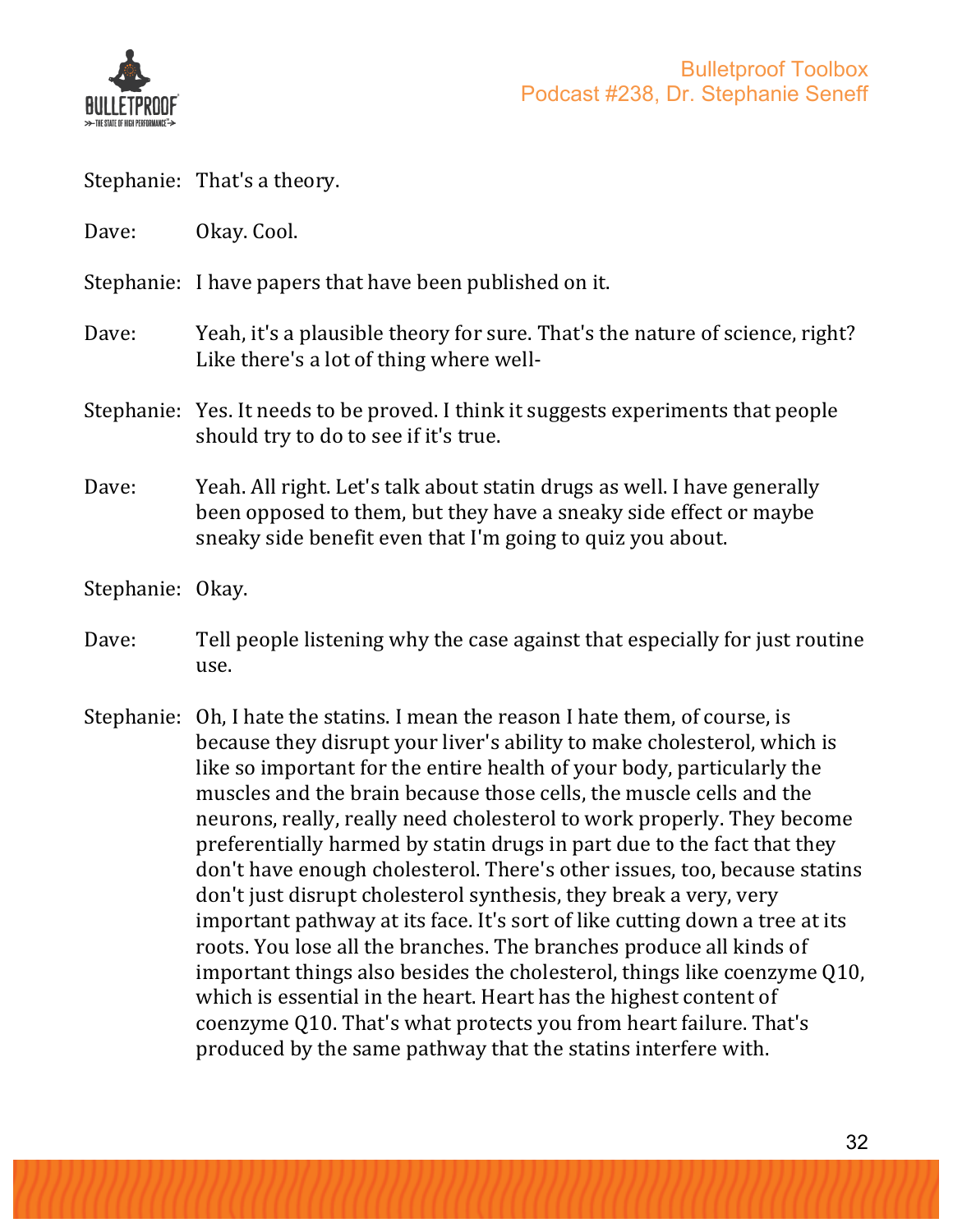

It's been shown that statins cause a deficiency in that enzyme, a really, really important molecule in the heart. Statins cause an endless list of side effects. I've been studying. As I said, I've been studying drugs and I've been looking at statins. It's just remarkable the number of side effects they cause. There've been papers published to show that they increase your risk of diabetes. They enormously increase your risk of neuropathy. They cause cataracts. They cause hair loss. They cause arthritis. They cause gut problems. All these things that are really associated with getting old, statins cause them.

They cause an increased risk. This is well-documented in the literature. You're trading off trying to protect yourself from a heart attack. Often, they only protect you from the small heart attacks that aren't really going to do any harm. They sort of build up. I think they build up resistance so that, by the time you do have a heart attack, it's going to be a big one and it's more likely to kill you. I don't think they even protect you in the sense of heart attack death. They interfere with your body's ability to execute the small heart attacks that actually would not have hurt you. They would have actually, I think, benefited because I think the heart attacks help you to produce sulfate and recover from your problem. Instead, you can't because a statin drug gets in the way, and then you end up with increased risk to a more severe heart attack that could cause harm, more harm. 

That's my suspicion.

- Dave: Wow. You're the first person that I've met who said heart attacks might be good for you at least the ones that don't kill you.
- Stephanie: Yeah, I've studied that, too. It's extremely fascinating because a heart attack actually is orchestrated as an incredibly complex process, part of which is releasing taurine. There's a huge amount of taurine stored in the heart. The heart, the brain and the liver all store lots of taurine. Taurine is a sulfur containing amino acid. It's a very interesting amino acid. It has sulfonate, which is almost sulfate. It just needs 1 more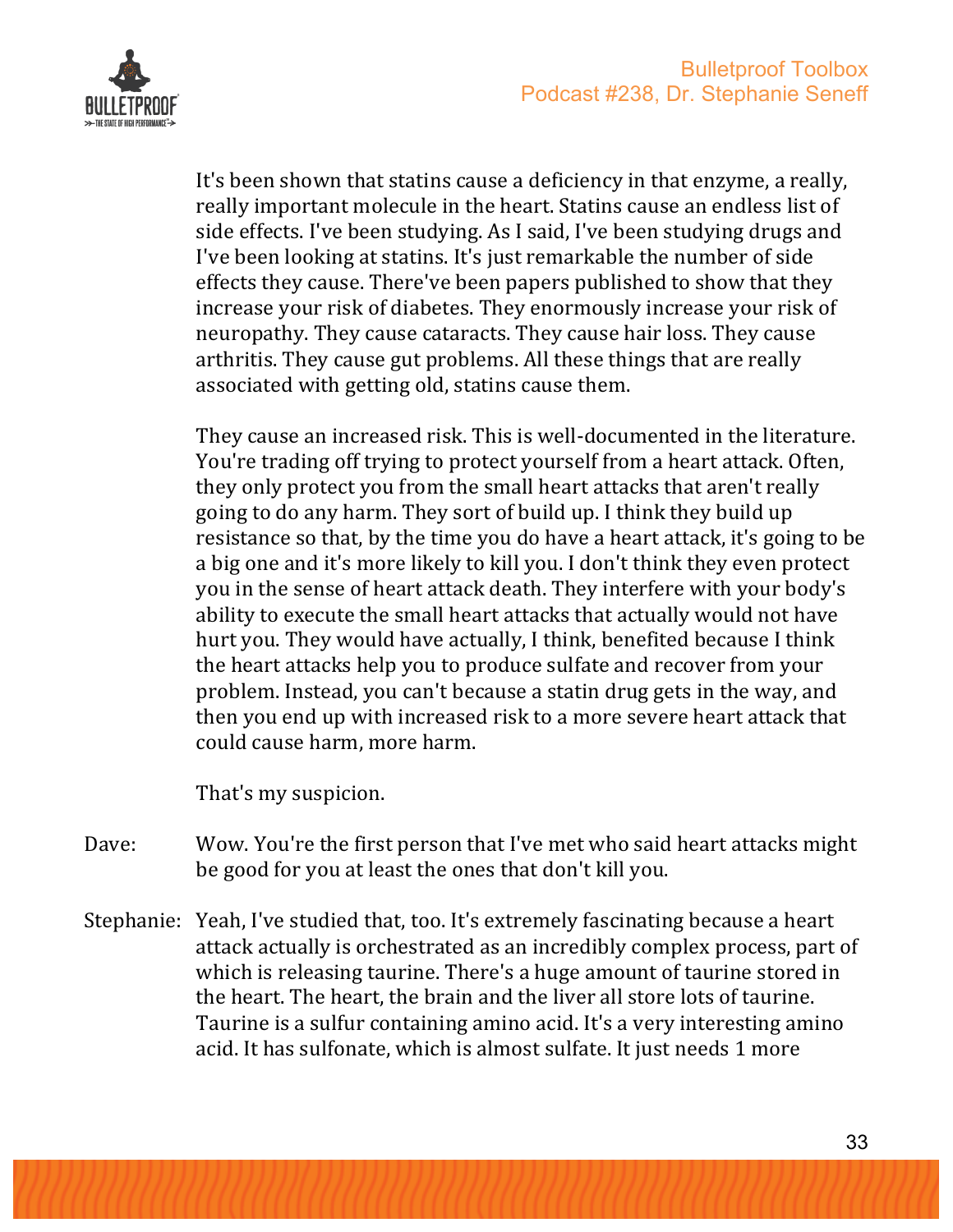

oxygen to become sulfate. Taurine is inert. It's extremely hard for it to react. 

I think the heart attack goes through all these shenanigans to make taurine react and ends up producing sulfate from taurine and, therefore, recovering the sulfate supply that's desperately needed for the heart not to fail.

- Dave: You think the heart attack basically causes this huge wave of taurine, which then resets the sulfate levels so that things can function, if it doesn't kill you. It's a pretty traumatic event. Wow. There's so many big things that happened. That's outside my wheelhouse, but it's plausible on its face, but it seems like avoiding the situation that caused the heart attack in the first place is preferable.
- Stephanie: Certainly, which means getting enough sulfate. That's how you avoid the heart attack is by getting the sulfate, in my opinion.
- Dave: Now, this is a trivia question. You're probably one of the few people who might know it. Do you know what the first statin drug was?
- Stephanie: Oh, there was red yeast rice. Is that what you're talking about?
- Dave: Even before that, it was a nice statin, the antifungal, but it doesn't really lower cholesterol very much. It doesn't get absorbed in the body at all. It's just a very potent antifungal.

Stephanie: Oh, interesting.

Dave: All of the other statin drugs are potent antifungals in addition to like breaking the pathways we talked about. One of the other theories that I think has a lot of evidence, and I'm quoting A. V. Costantini, a researcher who spent a lot of years studying mycotoxins. There's a known cause of atherosclerosis, and it is mycotoxins. He quoted about 900 studies in his this book about that, a lot of them were correlation. They weren't all causation, what we know in animal husbandry. This gets weird because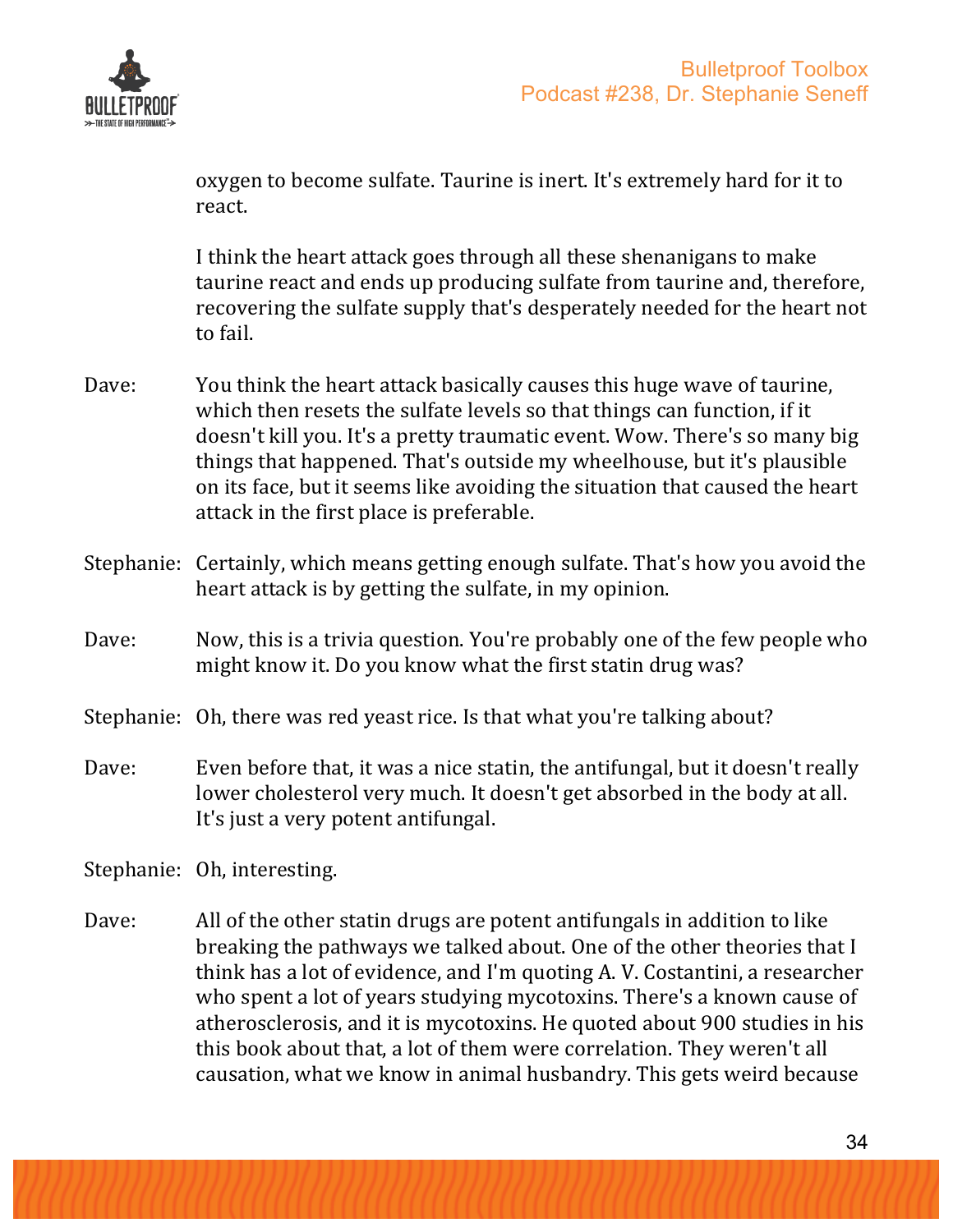

we're talking about multiple small things that, for instance, in pigs, when they increased the amount of molds in their feed, the number of atherosclerotic lesions basically that the incidence of heart attack in pigs goes up, but, if you're also increasing glyphosate or limiting sulfur or increasing the excretion of sulfur, maybe one of those by itself wouldn't matter at all.

One of the theories that I have around statins is that, in addition to having the known effects on metabolic pathways that inhibit your ability to make cholesterol, which is necessary for life, they also are killing fungal infections in the body. These sort of intracellular things, they're subclinical. They're just kind of there. Yeah, I get a little dandruff here, I get a little Candida there, but limiting those things actually does have an impact on cardiac health. It's like it's such a complex ball of worms.

- Stephanie: They're produced by a fungus, right? The original of the red yeast rice is a fungus.
- Dave: Yeah.
- Stephanie: Yeast, that's interesting. Actually, this is really, really interesting. You're going to cause me to go research this topic because it's fascinating. I'll tell you my take on mycotoxins is that sulfate is needed, it's always back to sulfate, by the lysosomes to degrade busted materials. In the process of living, you get broken molecules, and they need to be broken down so that you can refurbish them and use those raw materials to make something new. That happens in the lysosomes. The lysosomes use sulfate to maintain the acidic environment that they need to make that happen. It works with iron. Sulfate works with iron, and the lysosome should be able to break down those broken molecules.

When your body can't do that, then you pile up a lot of junk, things like amyloid beta in the brain, for example. You pile up a lot of junk. What's really interesting is that the fungus can go in there and kill the cell and eat the junk. The fungus is actually, in a way, a cleanup operation for a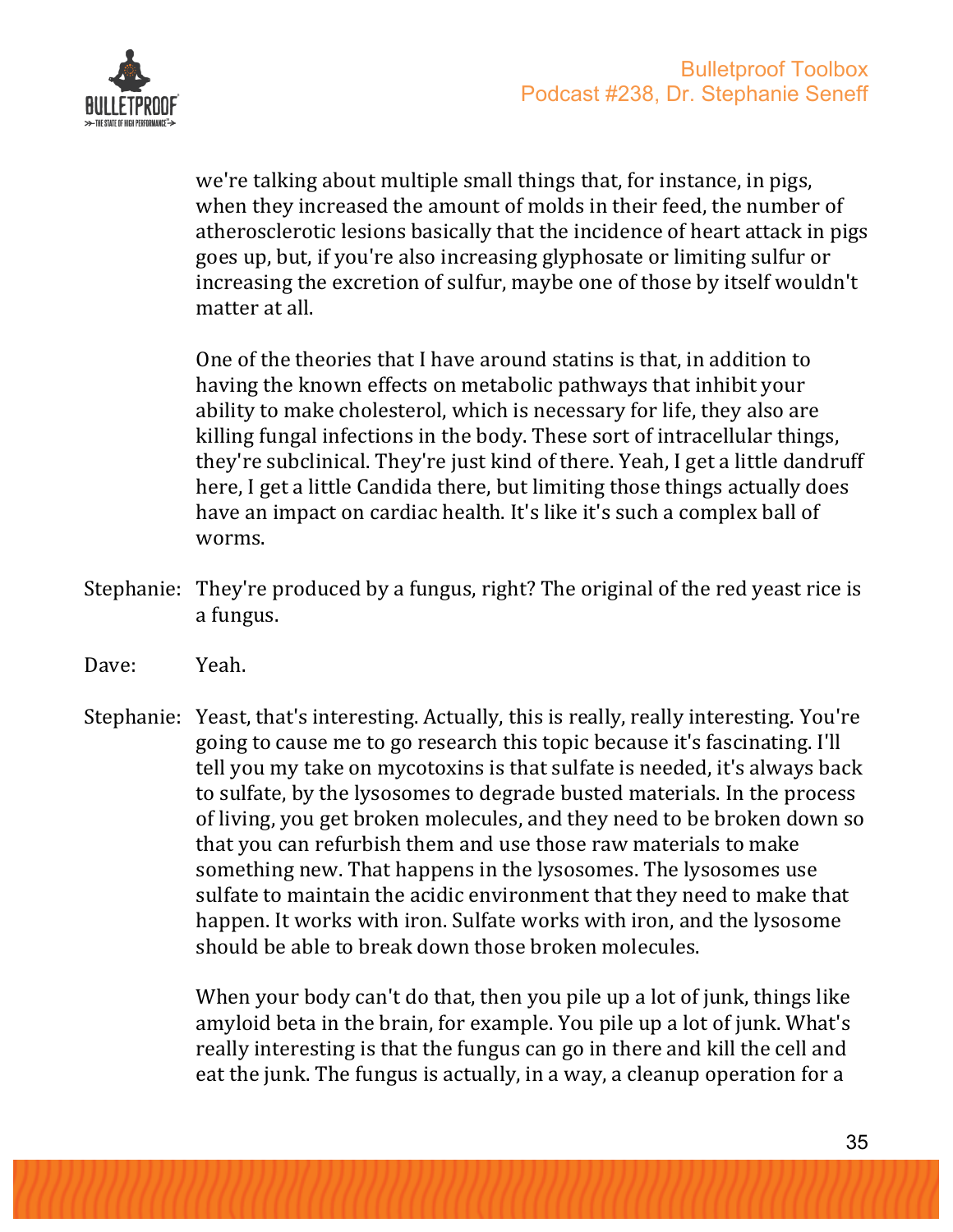

system that's got no garbage trucks. Basically, your garbage is all piling up everywhere and you're in trouble. The fungus comes along and it eats the garbage. It's basically clearing the garbage.

- Dave: It's funny when people go through a process chelating mercury, which is another one of those persistent toxins in the body, it is really common to have a Candida or a yeast flare up in the body because yeast will sequester mercury so it doesn't go into your liver or your brain or your tissues. Your body will intelligently allow yeast to flourish because they'll hold the yeast and then you'll-
- Stephanie: I love that. I love that, because, for me, I'm always looking for the positive side of all the natural biological things, including all the pathogens. I feel like they all have a positive side. Biology is so smart. Everyone is a community. We're all working together here. We're the host. We're sort of the nest where all these microbes are living in our gut, on our skin. We're their home. They help us. We help them. Evervone's in it together. When we're getting poisoned like this, those pathogens are coming in with a goals to try to rescue the situation. This is something. I'm really trying to look at it that way.

Then, if I stated it that way, then I go and I try to see how can that be, where can I see the science that shows that there's some positive benefit. That's really, for example, with the fungus, that they come in and clean up the debris because the debris will eventually kill you.

Dave: There was permaculturist I had dinner with in New York, and I'm blanking on his name right now, like one of the smartest permaculturist I've ever met, who put it really succinctly. He said, "Dave, the job of fungus is to remove unhealthy things to make way for healthy things." This is true. It's true in plants, right? You want the sick plants to die so healthy plants can take their place. We need that in nature.

> Now, from a nature's perspective, you want the sick people to die to make way for healthy people. The fungal things that we're seeing and all these other things, they're a natural processes, but when you spray crap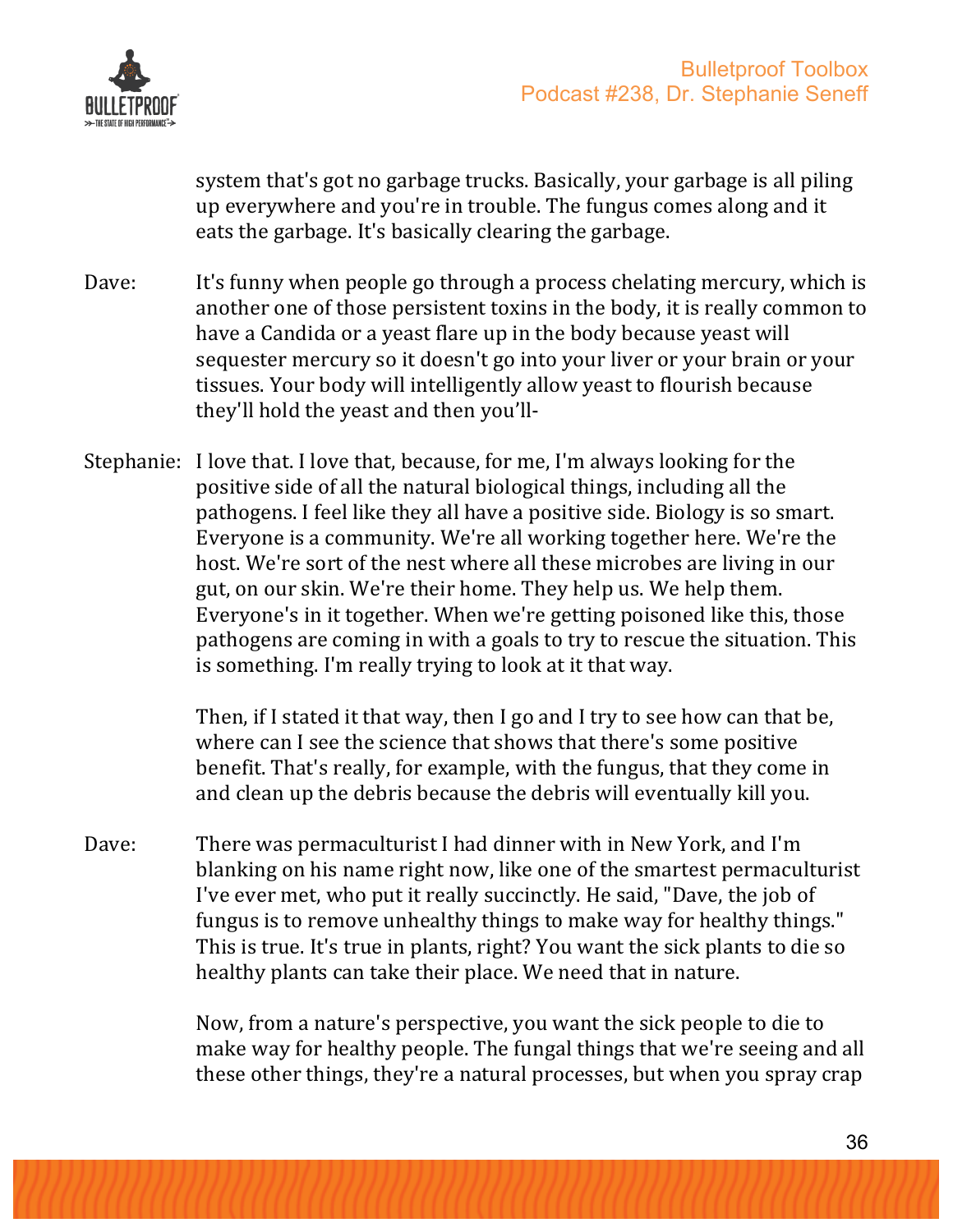

like glyphosate or maybe these other pollutants that we're putting out there, they mess up those systems, and you get sicker, you're more susceptible. Nature's own balance gets broken, and that's a scary complex incident that I just don't think we have mapped well enough. It seems it's going to take a lot more computer science to get that one done.

Stephanie: Now, I really like that point of view. I really think it's true. In fact, fungus infection is actually killing lots of species right now. Species are disappearing because of fungus infection. There was an interesting article in Nature not too long ago that showed this breakdown. It showed a tremendous problems with fungus infection in both animals and plants particularly in the United States. We did have it over the entire globe, and we had a huge cluster in the United States because we're using so much glyphosate.

> The glyphosate actually has been shown to produce this aflatoxinproducing toxin, a fungus to cause that to overgrow on corn. I think that glyphosate is a major contributor to the fungus infections. For example, the bats are having trouble with a fungus infection on their nose, which I suspect is going back to glyphosate exposure. Of course, there's all those other chemicals that are being used on the crops. I don't want to say glyphosate is the only one. They're all bad. We need to go back to organic and we need to fix the soil, too. We need to have sustainable agriculture, get the soil humus back really, the nutrients back in the soil, the microbes back in the soil.

We need to fix the soil first. That will solve not only our health and also help the butterflies and the bees to recover, and it will improve climate, help to fix climate change.

Dave: It's about changing things at a very small level to cause much bigger change. In fact, one of the projects that I'm working on that's about to come to fruition is a strain of bacteria, actually, multiple strains of bacteria, that break down mycotoxins and eat toxic mold as a fuel source. It's something that you inoculate your home with. You literally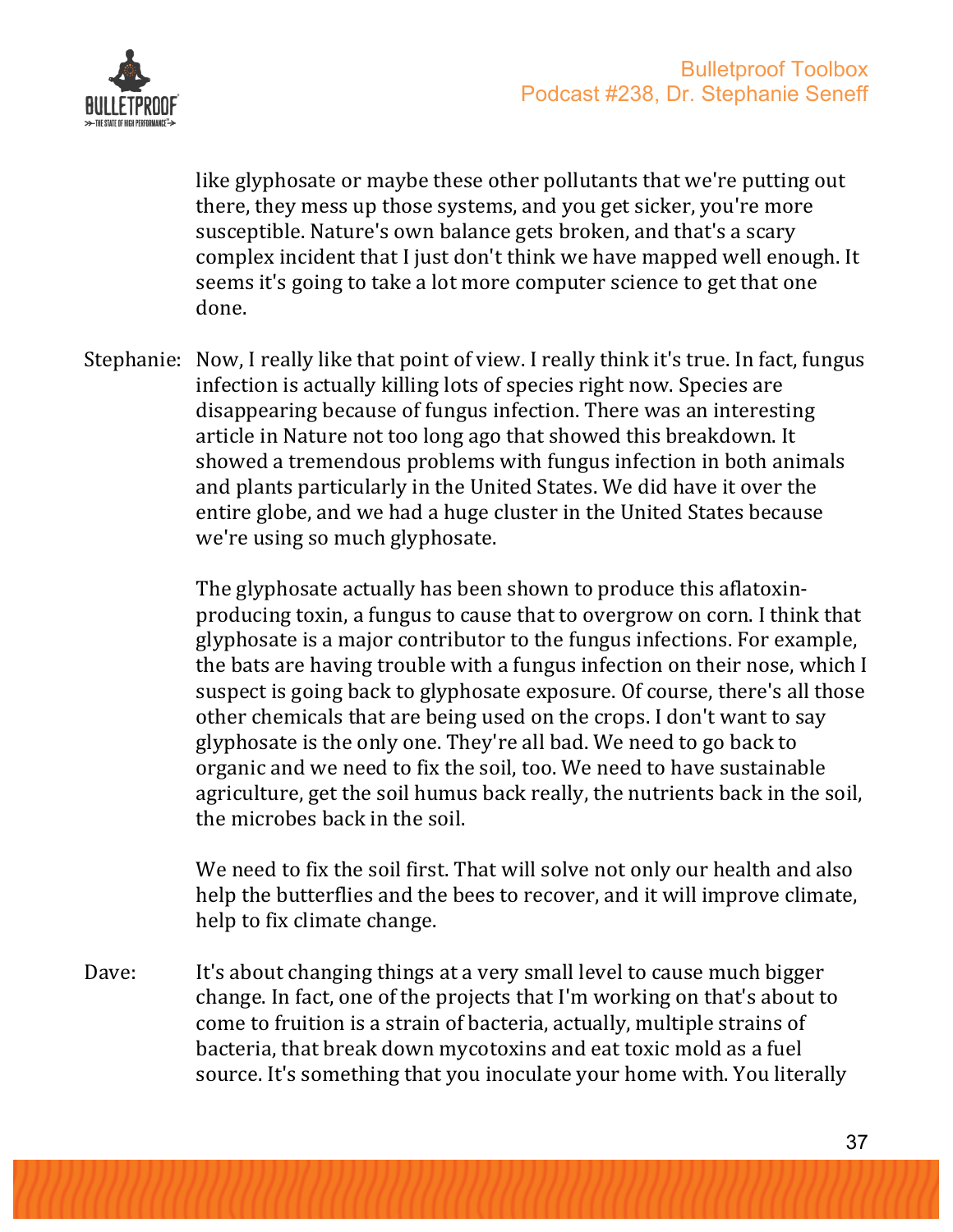

put it in the environment the way it's supposed to be so that, if there is water intrusion, which happens in at least half of the houses.

Stephanie: Yeah. Sure. You can get toxic mold in the home for sure.

- Dave: Yeah. I just said it in a whole documentary on toxic mold, and Daniel Amen and Mark Hyman are in it. It's affected me personally. If you want to get fat quickly live in a moldy house. The idea of changing this tiny bacteria so they start eating the fungus and then they fight with each other and then create this thing called balance that we used to have naturally. I think there's going to be a lot more of this kind of stuff coming out. I'm just really excited.
- Stephanie: You've got some great ideas. I really appreciate what you're doing. It sounds terrific.
- Dave: Thank you. Also, we're coming up on the end of the show. There's a question that I've asked every guest on the show. I'm really curious to hear your take on it as a computer science turned biological researcher. Given everything you know, not just in your realm of research, but your life experience, if you had 3 recommendation for people who just wanted to perform better at whatever they do, so not physical or mental performance, if you want to be better at everything, these 3 things matter most, what are they?

Stephanie: I guess I might say love.

Dave: That's a great answer.

Stephanie: Relationships, having deep relationships that are personal and meaningful to you would be certainly one.

Dave: Good relationships.

Stephanie: Yeah, and then, of course, healthy food, eating food that's ... Yeah. Then, I guess, maybe I'd have to say sunlight.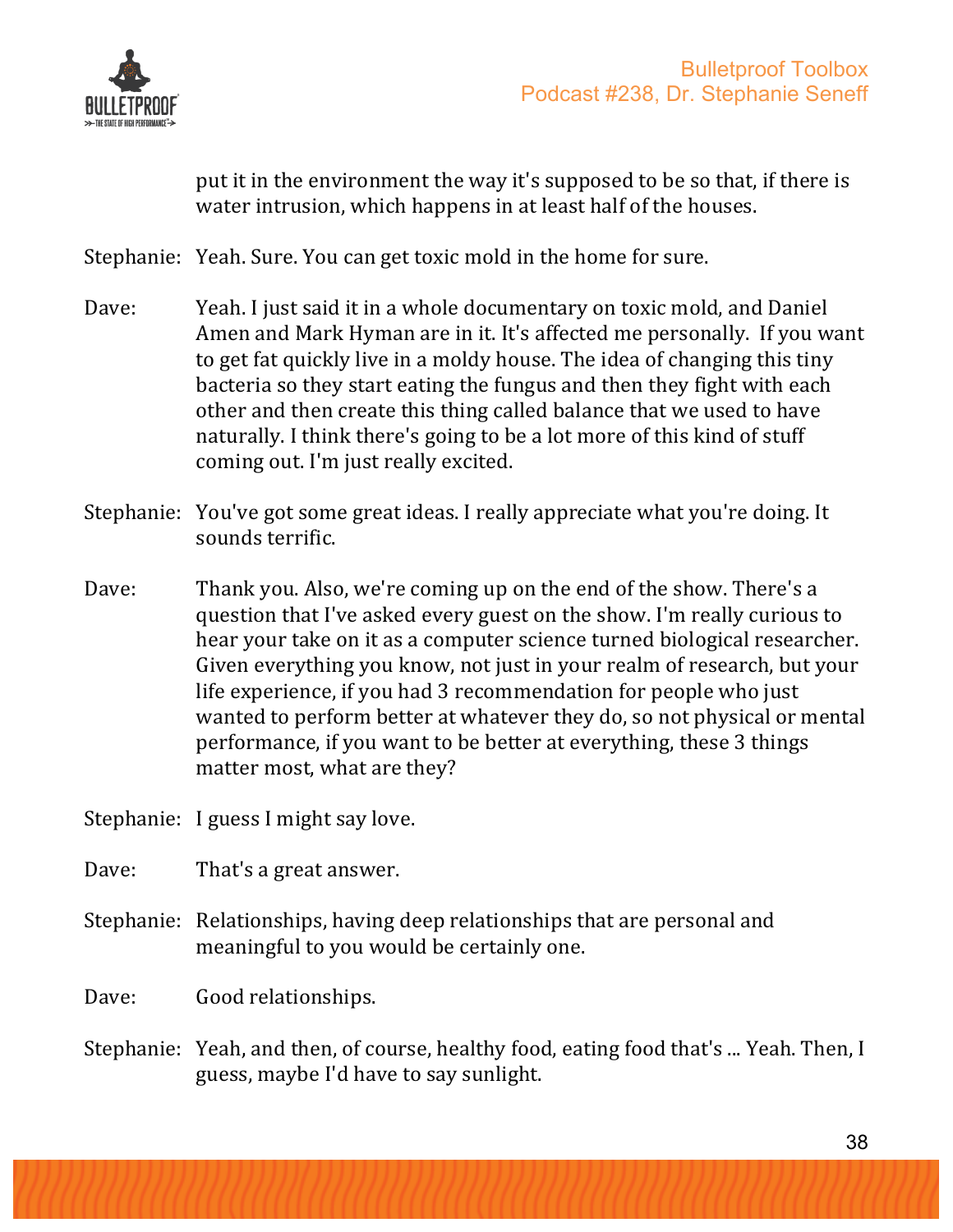

Dave: Sunlight. There you go. Pretty straightforward and awesome advice. Stephanie, thank you for your continued curiosity and for putting crossdiscipline things to work. You're taking the computer science way of thinking and bringing it over to biological systems. I appreciate and admire that. Thanks for continuing to push on those big 3 things, aluminum, statins and, basically, glyphosates and sulfates. I guess that's the other side of glyphosate.

> Thanks for continuing to ask the questions that are hard to ask. I appreciate that, so keep doing what you're doing. The world appreciates it.

Stephanie: Thank you. Thank you for your vote of confidence.

- Dave: Where can people find out more about your research? Is there a web page you'd like them to go to?
- Stephanie: I have my webpage where I have some of my stuff posted. It's not easy, people.csail, C-S-A-I-L, that's my lab, Computer Science and Artificial Intelligence Lab, mit.edu/ and then my last name, "Seneff," S-E-N-E-F-F. They can Google my name, and they'll find various interviews like this one and all kinds of stuff.
- Dave: Awesome.
- Stephanie: My name is rare enough that it'll pretty much be me if you type, even the name "Seneff," you'll get my stuff.
- Dave: Yeah, it's actually a really great gift to have an unusual name.

Stephanie: It really is.

Dave: Yeah. I have a similar name, so that always helps out everyone. If you want to Google "Stephanie Seneff," it's S-E-N-E-F-F, and that's probably the easiest way to find her. You'll probably see Dr. Mercola's interview with her as well, which is a great interview.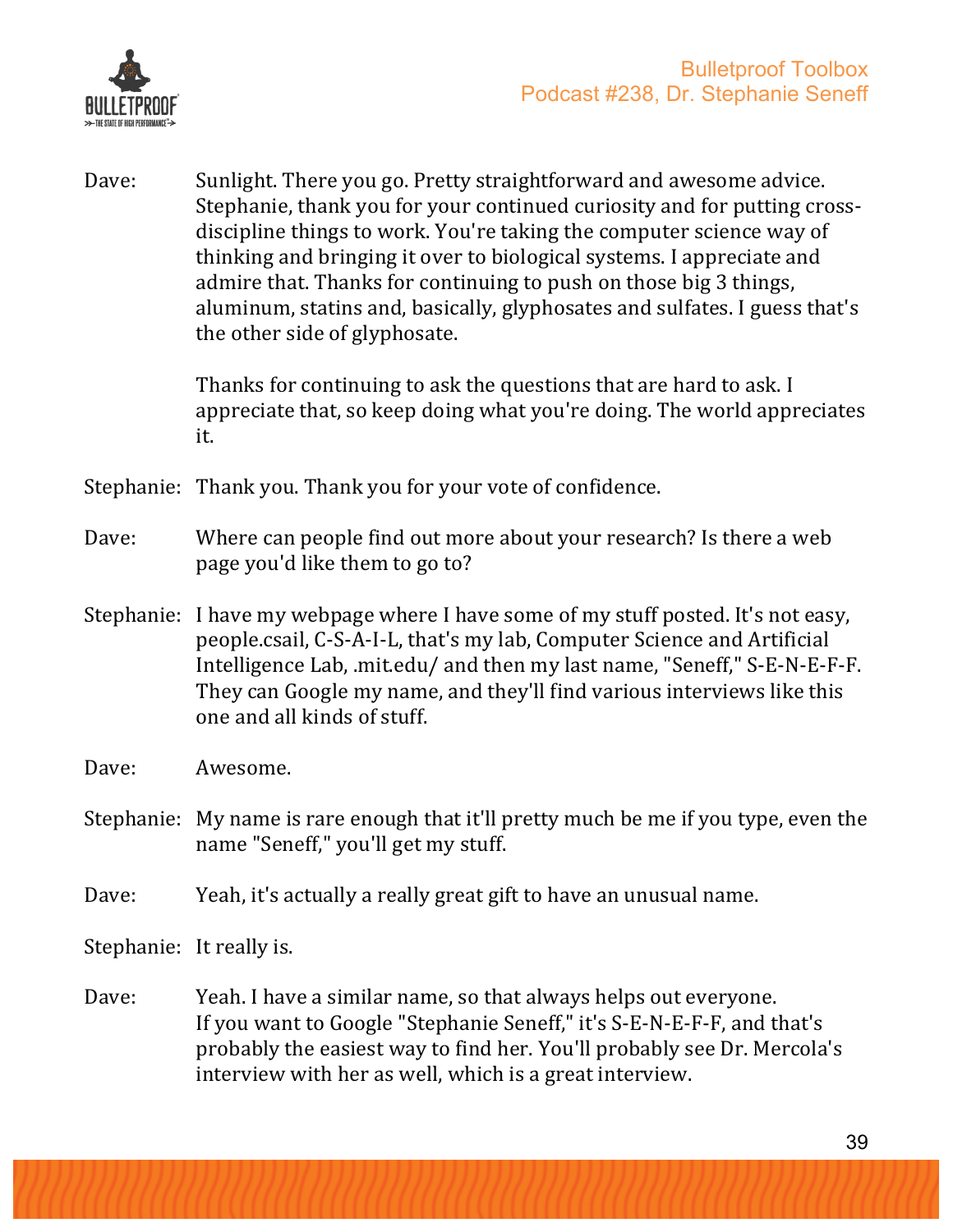

Stephanie, thanks again for being on the show.

Stephanie: Thank you. My pleasure.

Dave: If you enjoved today's episode of Bulletproof Radio, I would love it if you went out and picked up a copy of the Bulletproof Diet and gave it to someone you care about. If you're not going to do that, just have your Bulletproof Coffee or go online and say something nice to someone. Just do something to make the world a little bit better today. You don't have to do anything big. Just do a little thing because, if everyone does a little thing every day, the whole system tends to change, and that's cool.

Have an awesome day.

### **Featured**

Stephanie Seneff

Stephanie Seneff on Facebook

Stephanie Seneff on Twitter

**Resources**

Cholesterol sulfate deficiency

Methylsulfonylmethane (MSM)

Glyphosate (Roundup)

Glyphosate in rain water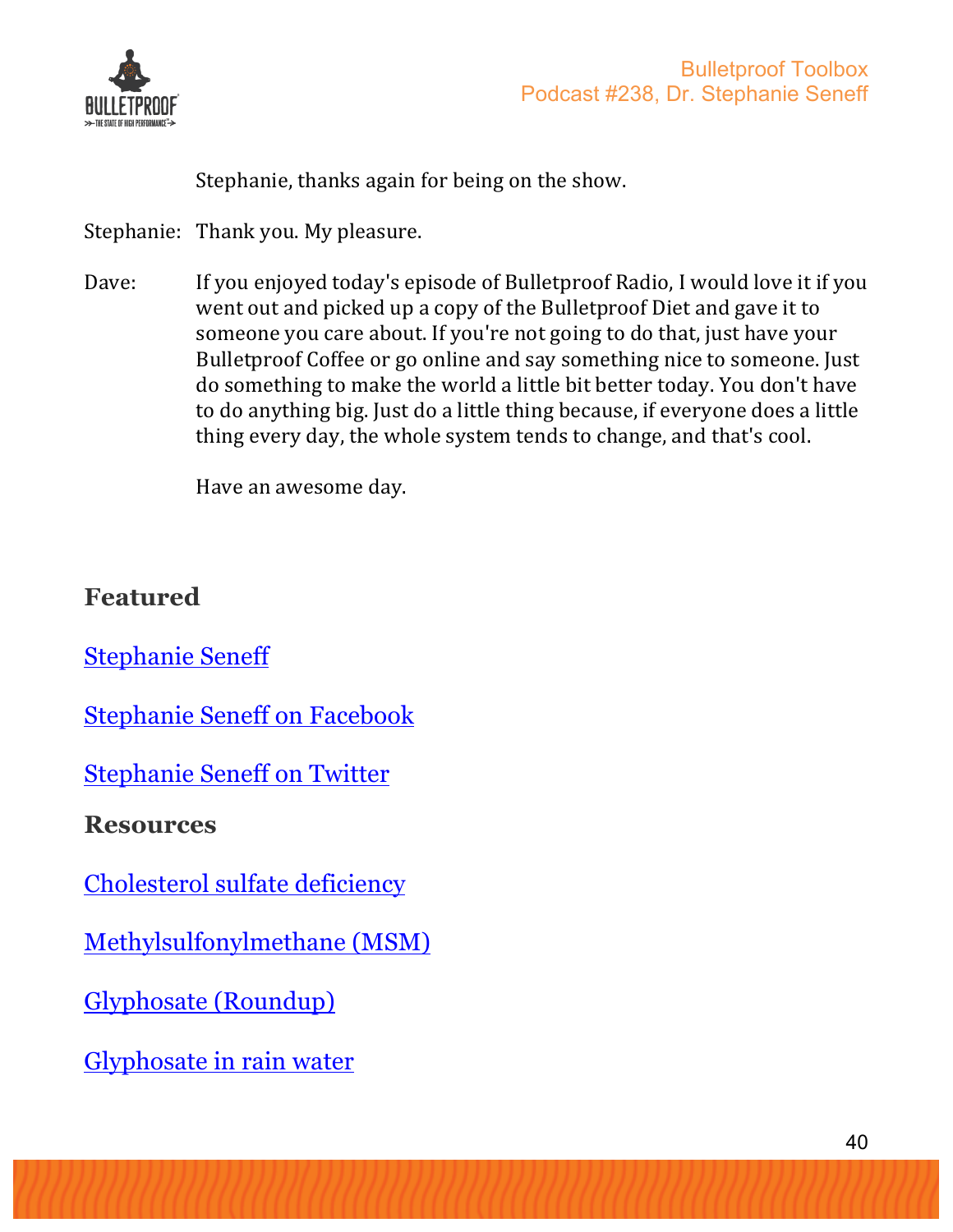

## Melanoma

Cysteine-Rich Foods

Foods Rich in Theanine

How to increase serotonin in the human brain without drugs

**Carbonates** 

Heparan sulfate

**Candida** 

Lyme disease

**Hexane** 

**Mycotoxins** 

UVA & UVB

Kwashiorkor

**Aflatoxin** 

Ochratoxin A

Statin drugs

Aluminum and glyphosate bind together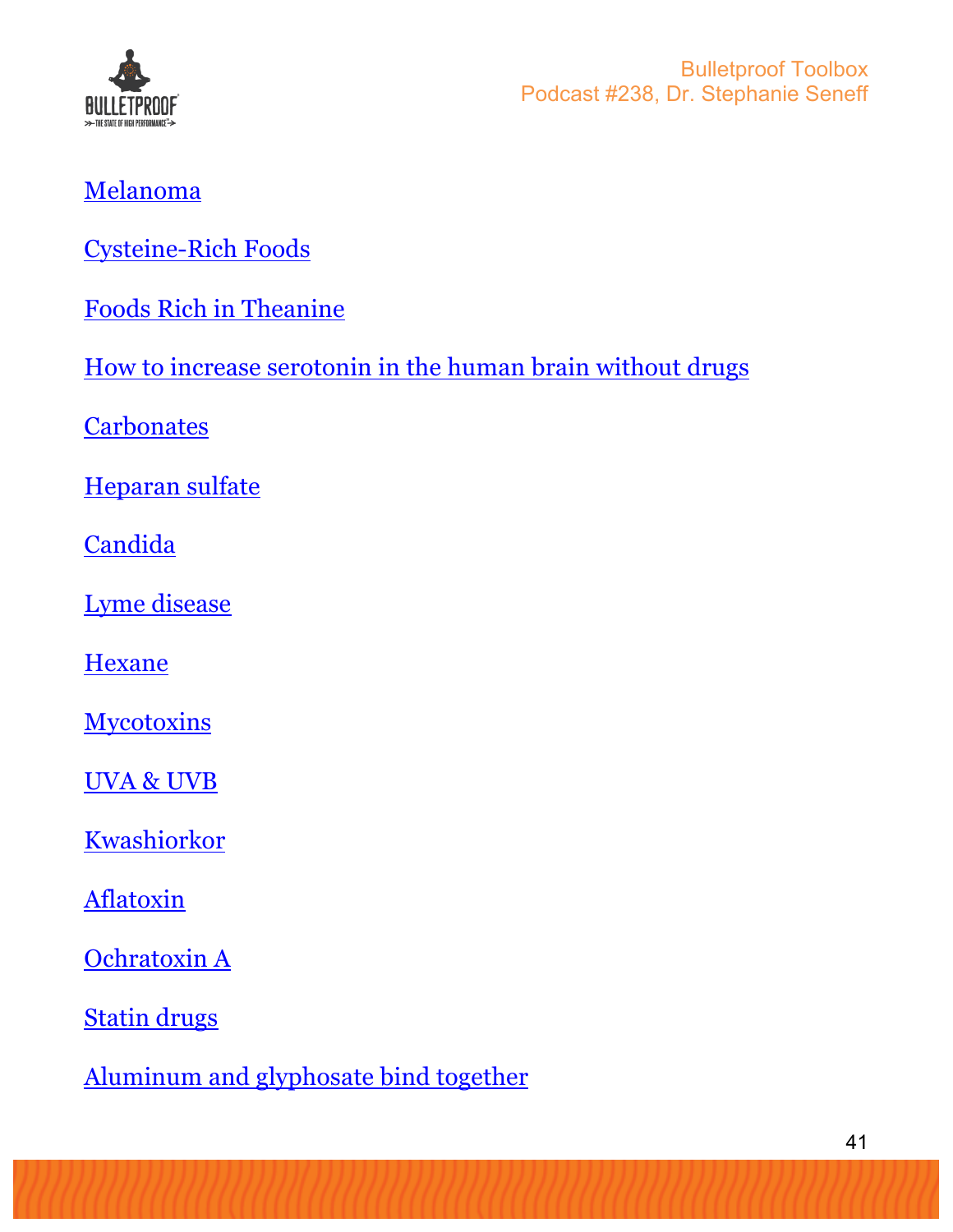

#### Coenzyme-Q 10 (CoQ10)

**Taurine** 

Amyloid beta

Chelation therapy

**Bulletproof**

Mineral Water Benefits: Why Drink Bubbly Mineral Water Every Day?

Bulletproof Rapid Fat Loss Protocol: How to Lose Fat Way Faster Than You Should

Upgraded Glutathione Force

Dr. Robert Rowen: Treating Ebola & Ozone Therapy

Recipe: Creamy Coconut "Get Some" Ice Cream

Upgraded Collagen

Bulletproof Forums

Bulletproof Conference

**Moldy Movie** 

Bulletproof Diet Book